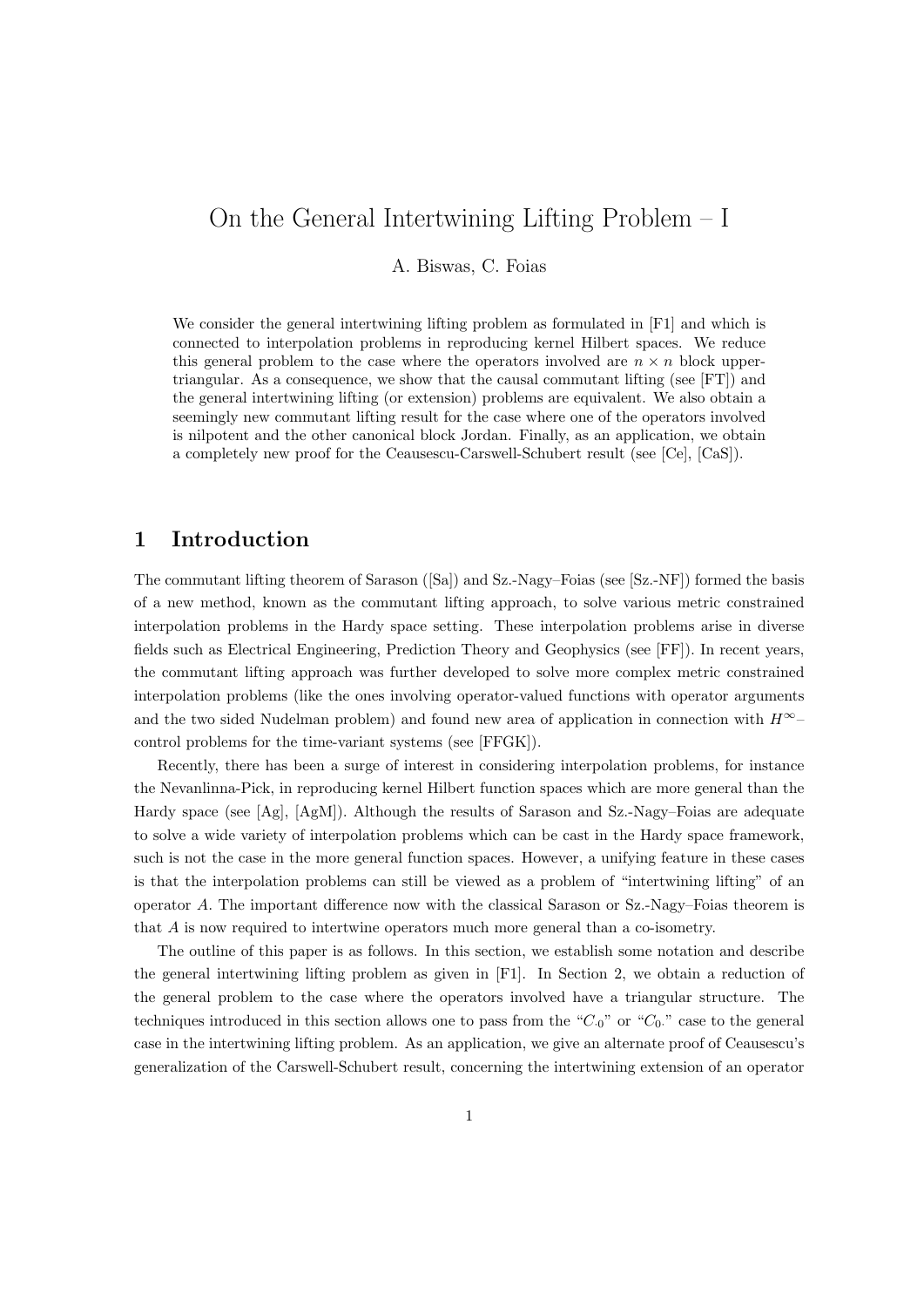intertwining restrictions of unilateral shifts to their respective invariant subspaces, to the case of general isometries. In Section 3, we introduce the "three chain structure" in the general intertwining lifting problem. Subsequently, we obtain further reduction of the problem to a certain "finite block" version of it. Our results in Section 3 allow us to show in Section 4 that the general intertwining extension problem can be regarded as a special case of the causal commutant lifting theory introduced in [FT]. The causal commutant lifting theorem incorporates the nest algebra approach of [Arv] and allows one to address several nonlinear interpolation/optimization problems (in several variables) arising in Control Theory (see [FT, [FGT], [FG]) in the commutant lifting framework. In [FGT], it was already shown that the causal commutant lifting problem can be regarded as a special case of the general intertwining lifting problem. Our result in Section 4 thus establishes the equivalence of these two seemingly different problems. In Section 5, we obtain a commutant lifting result for nilpotent operators. Finally, in Section 6, as an application, we obtain a completely new proof of the Carswell-Schubert theorem mentioned before.

Let V and V' be two operators on Hilbert spaces K and K' respectively and let  $\mathcal{H}' \subset \mathcal{K}'$  be invariant to  $V^{'*}$ , that is,  $V^{'*}\mathcal{H}' \subset \mathcal{H}'$ . Defining the operator T' on  $\mathcal{H}'$  by  $T^{'*} = V^{'*}|\mathcal{H}'$ , it is easy to see that

$$
P_{\mathcal{H}'}V' = T'P_{\mathcal{H}'},\tag{1.1}
$$

where, for any two Hilbert spaces  $\mathcal{L}_1$ ,  $\mathcal{L}_2$  with  $\mathcal{L}_1 \subset \mathcal{L}_2$ , we denote by  $P_{\mathcal{L}_1}$  the orthogonal projection onto the smaller subspace  $\mathcal{L}_1$ . Recall that for an operator T' on  $\mathcal{H}'$ , an operator  $V'$  on  $\mathcal{K}' \supset \mathcal{H}'$  is called a lifting of  $T'$  if it satisfies  $(1.1)$ . Assume that we are also given an operator

$$
A: \mathcal{K} \to \mathcal{H}' \text{ such that } AV = T'A.
$$
\n
$$
(1.2)
$$

An operator  $B: \mathcal{K} \to \mathcal{K}'$  is said to be an *intertwining lifting of A* if it satisfies

$$
P_{\mathcal{H}'}B = A, \ BV = V'B.
$$

An intertwining lifting B of A need not always exists. For example, if we take  $\mathcal{K} = \mathbb{C}, \mathcal{K}' = \mathbb{C} \oplus \mathbb{C}$  $\mathbb{C}, \mathcal{H}' = \mathbb{C} \oplus \{0\} \text{ and } A = V = T' = 1, V' = \begin{bmatrix} 1 & 0 \\ 1 & 1 \end{bmatrix}$ , it is easy to check that an intertwining lifting of A does not exists. Indeed,  $P'B = A$  forces  $B = \begin{bmatrix} 1 \\ 1 \end{bmatrix}$  $\boldsymbol{x}$ . Then  $BV = \begin{bmatrix} 1 \\ 1 \end{bmatrix}$  $\boldsymbol{x}$  $\Bigg\}, V'B = \Bigg[ \begin{array}{c} 1 \\ 1 \end{array} \Bigg]$  $1 + x$ 1 and clearly  $BV \neq V'B$ .

The *general intertwining lifting problem* as formulated in [F1], can be described as follows: Find necessary and sufficient condition(s) for the existence of an operator  $B: K \to K'$  such that

$$
BV = V'B, \ P_{\mathcal{H}'}B = A, \ \|B\| \le \gamma,
$$
\n
$$
(1.3)
$$

where  $\gamma > 0$  is a given fixed constant.

Henceforth, we will say that the ordered tuple of operators  $\{V, V', T', A\}$ , where the operators satisfy (1.1) and (1.2), constitutes intertwining lifting data.

As previously mentioned, any B satisfying the first two relations in  $(1.3)$  is called an *intertwining lifting* of A. In case the necessary and sufficient condition(s) for the existence of an intertwining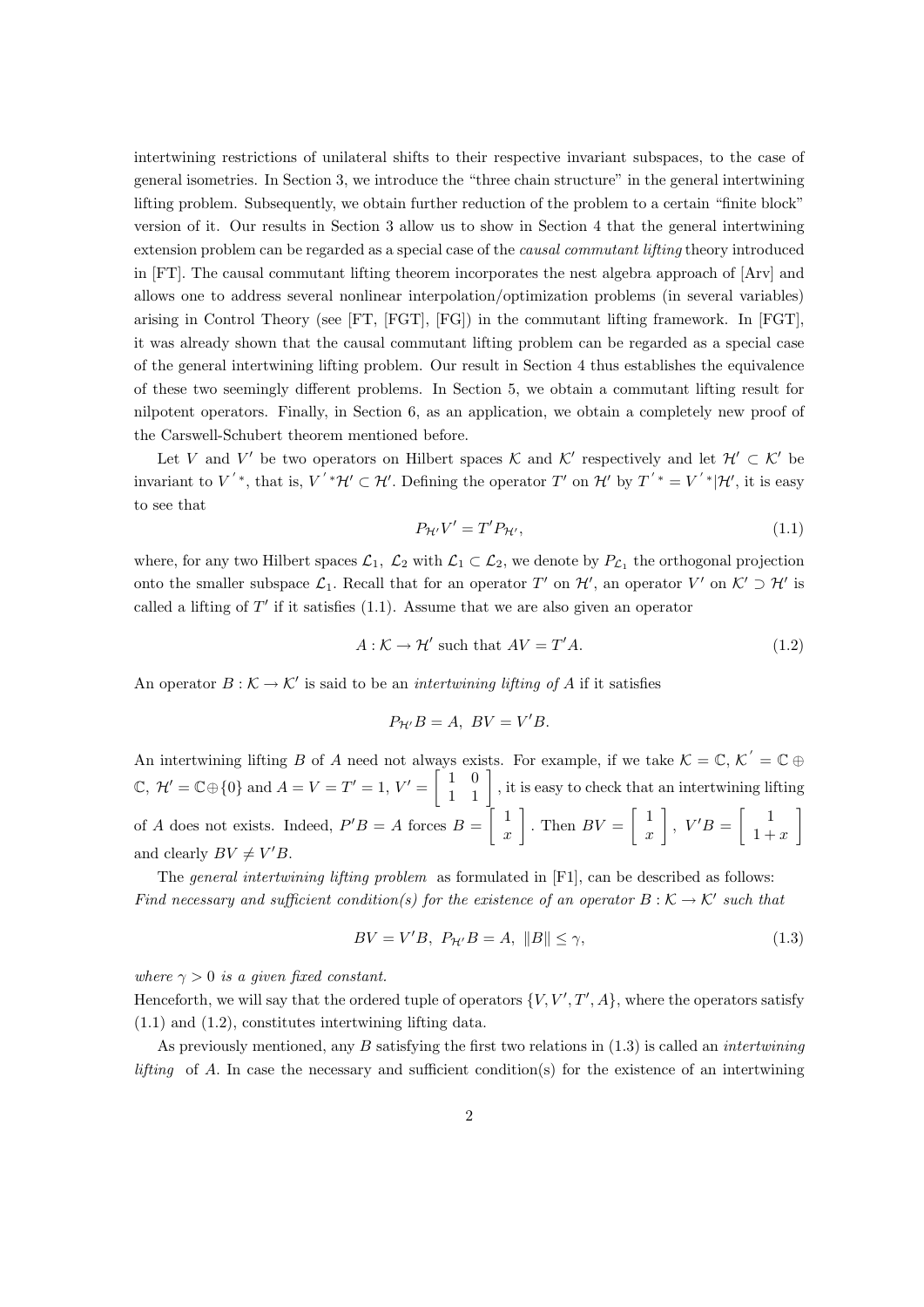lifting of A is satisfied, we are also interested in obtaining an explicit description of all intertwining liftings  $B$  satisfying  $(1.3)$  as well as the ones of minimum norm.

It will sometimes be more convenient to consider the general intertwining extension problem which is the dual version of the general intertwining lifting problem. The data in the general intertwining extension problem comprises of an ordered tuple of operators  $\{V, V', T, A\}$  where V and V' are operators on Hilbert spaces  $K$  and  $K'$  respectively. We are also given an invariant subspace  $\mathcal{H} \subset \mathcal{K}$  of V and  $T = V | \mathcal{H}$ . The operator  $A : \mathcal{H} \to \mathcal{K}'$  satisfies

$$
AT = V'A.
$$

The general intertwining extension problem with data  $\{V, V', T, A\}$  is to find necessary and sufficient condition(s) for the existence of an operator  $B : \mathcal{K} \to \mathcal{K}'$  satisfying

$$
B|\mathcal{H} = A, BV = V'B, ||B|| \le \gamma,
$$

where  $\gamma > 0$  is a given fixed constant.

Clearly, by taking adjoints, it is easy to see that the general intertwining lifting problem with data  $\{V, V', T', A\}$  is equivalent to the general intertwining extension problem with data  $\{V^{'*}, V^*, T^{'*}, A^*\}.$ In what follows, we will reduce the general intertwining lifting problem (or equivalently, the general intertwining extension problem) to a much more special case. We first make the following easy remark.

Remark 1 In the general intertwining lifting problem, we can without loss of generality assume that the operators V, T' and V' are contractions. To see this, set  $1/c = \max\{1, ||V||, ||T'||, ||V'||, \gamma\}$ and note that  $cV'$  is a contractive lifting of the contraction  $cT'$  and moreover,  $A(cV) = (cT')A$ . An operator  $B$  satisfies  $(1.3)$  if and only if it satisfies

$$
B(cV) = (cV')B, \ P_{\mathcal{H}'}B = A, \|B\| \le 1.
$$

Consequently, by replacing the operators V,  $T'$  and  $V'$  by  $cV$ ,  $cT'$  and  $cV'$  respectively, we may without loss of generality assume that in the general intertwining lifting problem, all operators are contractions.

Henceforth we will assume that the operators  $V, V', T'$  and A are contractions. We will be interested in formulating a necessary and sufficient condition(s) for the existence of a contractive intertwining lifting B of A.

# 2 Further Reduction

In this section, we will show that the general intertwining lifting problem can be reduced to the particular case when the operator  $V'$  is a co-isometry and the operator V has big kernel property, that is,  $\bigvee_{n=0}^{\infty}$  ker  $V^n = \mathcal{K}$ . Here and throughout, if  $\mathcal{H}_{\alpha} \subset \mathcal{H}$  form a collection of subspaces of a Hilbert space  $\mathcal{H}, \vee \mathcal{H}_\alpha$  denotes the smaller closed linear subspace of  $\mathcal{H}$  containing  $\mathcal{H}_\alpha$  for all  $\alpha$ .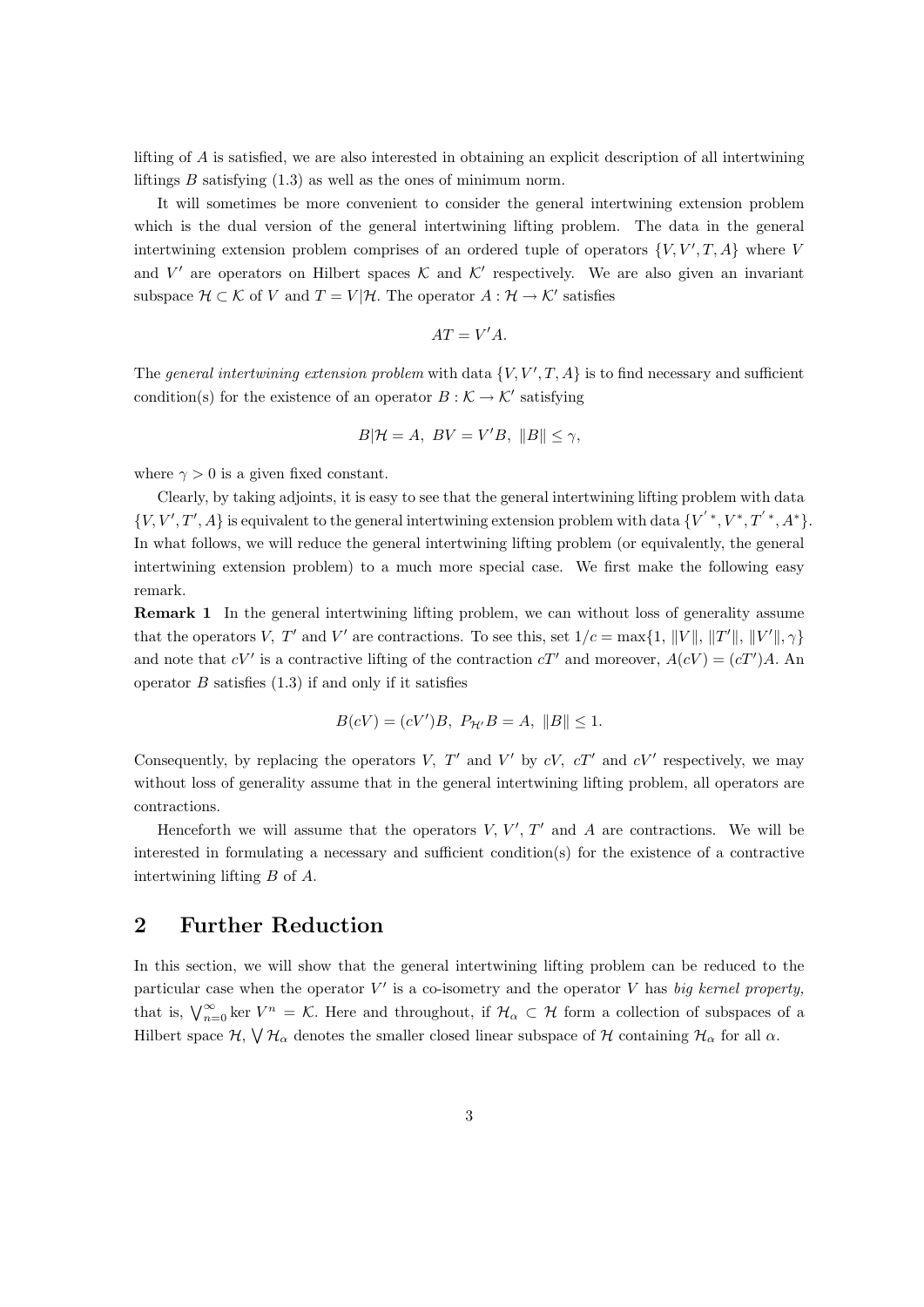First, let us introduce some notations. For a Hilbert space  $\mathcal{L}$ , the space  $\ell^2_+(\mathcal{L})$  denotes the space of all norm square summable sequence with entries in  $\mathcal{L}$ , that is,

$$
\ell^2_+(\mathcal{L}) = \bigoplus_{n=0}^{\infty} \mathcal{L} = \{\vec{l} = (l_n)_{n=0}^{\infty} : ||\vec{l}||^2 := \sum_{n=0}^{\infty} ||l_n||^2 < \infty\}.
$$

Define the spaces

$$
\mathcal{K}_{\infty} = \ell^2_+(\mathcal{K}), \ \mathcal{K}'_{\infty} = \ell^2_+(\mathcal{K}'), \text{ and } \mathcal{H}'_{\infty} = \ell^2_+(\mathcal{H}')
$$
\n(2.1)

and operators  $V_{\infty}$ ,  $V_{\infty}'$  and  $A_{\infty}$  by

$$
V_{\infty}\vec{x} = (Vx_{n+1})_0^{\infty}, A_{\infty}\vec{x} = (Ax_n)_0^{\infty}, \text{ and } V_{\infty}'\vec{y} = (V'y_{n+1})_0^{\infty},
$$
\n(2.2)

where  $\vec{x} = (x_n)_0^{\infty} \in \mathcal{K}_{\infty}$  and  $\vec{y} = (y_n)_0^{\infty} \in \mathcal{K}'_{\infty}$ . Since  $\mathcal{H}'$  is invariant for  $V'$ <sup>\*</sup>, it follows that  $V'_{\infty}^*|\mathcal{H}'_{\infty} \subset \mathcal{H}'_{\infty}$ . Moreover, noting that  $P_{\mathcal{H}'_{\infty}}\vec{y} = (P_{\mathcal{H}'}y_n)_{0}^{\infty}$  for  $\vec{y} = (y_n)_{0}^{\infty} \in \mathcal{K}'_{\infty}$ , and using (1.1), one obtains

$$
P_{\mathcal{H}'_{\infty}} V'_{\infty} \vec{y} = (P_{\mathcal{H}'} V' y_{n+1})_0^{\infty} = (T' P_{\mathcal{H}'} y_{n+1})_0^{\infty} = T'_{\infty} P_{\mathcal{H}'_{\infty}} \vec{y},
$$

where the operator  $T'_{\infty} : \mathcal{H}'_{\infty} \to \mathcal{H}'_{\infty}$  is defined by

$$
T'_{\infty} \vec{h} = (T' h_{n+1})_0^{\infty}, \ \vec{h} = (h_n)_0^{\infty} \in \mathcal{H}'_{\infty}.
$$
 (2.3)

This implies the relation  $P_{\mathcal{H}'_{\infty}}V_{\infty}^{'}=T_{\infty}'P_{\mathcal{H}'_{\infty}}$ . Moreover, using the definition of the operators involved and the intertwining relation  $AV = T'A$ , it is also easy to see that the relation  $A_{\infty}V_{\infty} = T'_{\infty}A_{\infty}$ holds as well.

**Remark 2** The operator  $V_{\infty}$  has the big kernel property, that is,  $\bigvee_{n=0}^{\infty}$  ker  $V_{\infty}^{n} = \mathcal{K}_{\infty}$ . Indeed, note that  $ker V_{\infty}^n \supset \mathcal{H}_n$ , where

$$
\mathcal{H}_n = \{\vec{h} = (h_k)_0^\infty \in \mathcal{K}_\infty : h_k = 0 \,\forall \, k > n\}.
$$

We now prove a result which shows that the general intertwining lifting problem can be reduced to the case when the operator V has big kernel property.

**Theorem 1** There exists a contraction  $B: K \to K'$  satisfying (1.3) if and only if there exists a contraction  $B_{\infty} : \mathcal{K}_{\infty} \to \mathcal{K}'_{\infty}$  such that

$$
B_{\infty}V_{\infty} = V'_{\infty}, \ P_{\mathcal{H}'_{\infty}}B_{\infty} = A_{\infty} \ \text{and} \ \|B_{\infty}\| \le 1. \tag{2.4}
$$

**Proof:** First assume that there exists a contraction B satisfying (1.3). Define  $B_{\infty}: \mathcal{K}_{\infty} \to \mathcal{K}'_{\infty}$  by  $B_{\infty} \vec{k} = (B k_n)_{0}^{\infty}, \ \vec{k} = (k_n)_{0}^{\infty} \in \mathcal{K}_{\infty}$ . Clearly,  $B_{\infty}$  is a contraction with  $P_{\mathcal{H}'_{\infty}} B_{\infty} = A_{\infty}$ . Moreover, for  $\vec{k} = (k_n)_{0}^{\infty} \in \mathcal{K}_{\infty}$ , we have

$$
B_{\infty}V_{\infty}\vec{k} = (BVk_{n+1})_0^{\infty} = (V^{'}Bk_{n+1})_0^{\infty} = V_{\infty}'B_{\infty}\vec{k}.
$$

This proves that the general lifting problem with data  $(V_{\infty}, V'_{\infty}, T'_{\infty}, A_{\infty})$ , is solvable provided the general intertwining lifting problem with data  $\{V, V', T', A\}$  has a solution.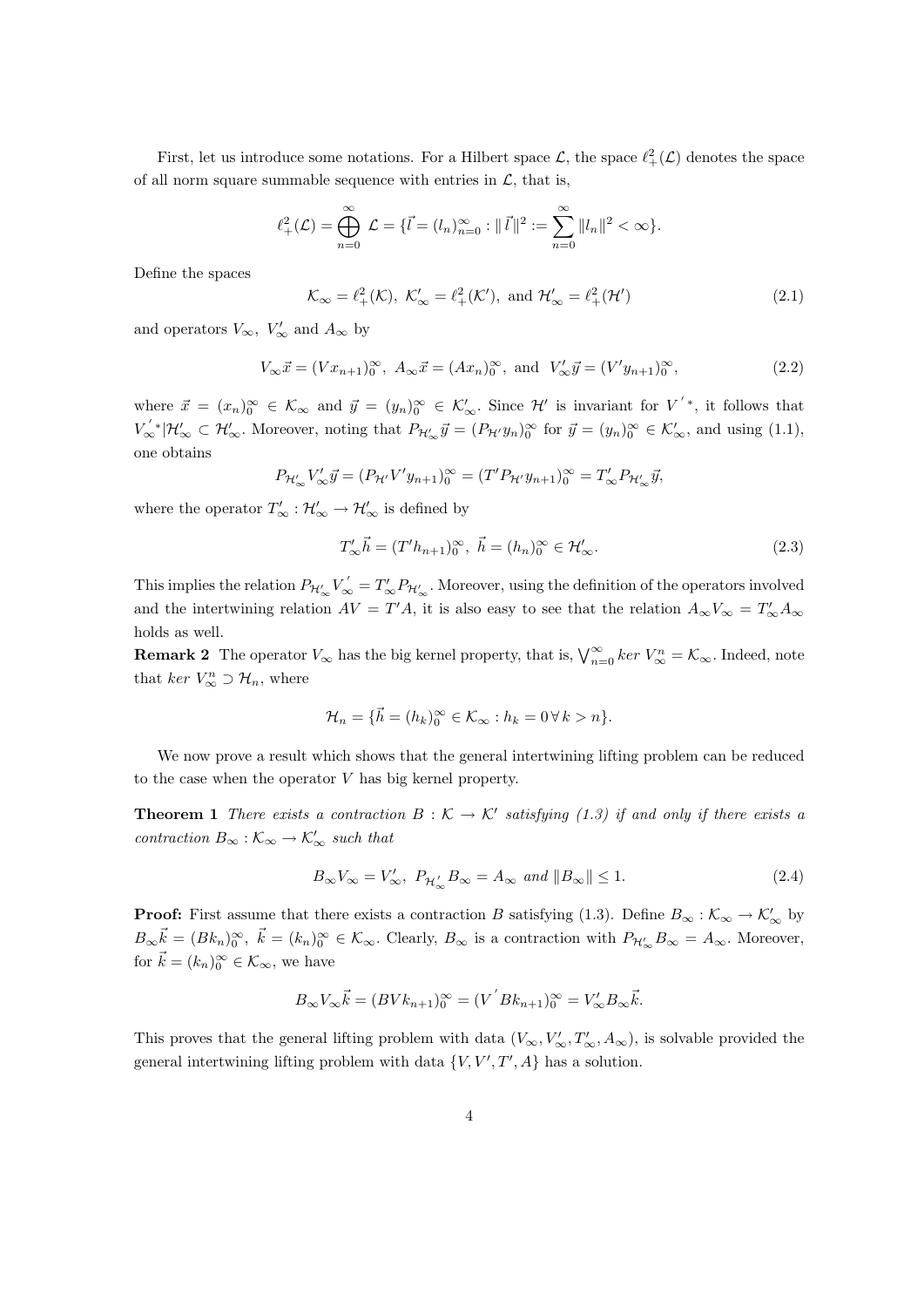Conversely, now assume that the general intertwining lifting problem with data  $(V_{\infty}, V'_{\infty}, T'_{\infty}, A_{\infty})$ has a solution, that is, there exists a contractive  $B_{\infty} : \mathcal{K}_{\infty} \to \mathcal{K}'_{\infty}$  satisfying (2.4). Let  $B_{\infty}$  be represented by the matrix  $B_{\infty} = (B_{n,m})_{n,m=0}^{\infty}$  with respect to the natural decomposition of the space  $\mathcal{K}_{\infty}$ . Using the notation  $\delta_{i,j}$  for the Kronecker delta, notice that for  $k \in \mathcal{K}$ , and any integer  $n \geq 0$ , we have

$$
B_{\infty}V_{\infty}(\delta_{n+1,p}k)_{p=0}^{\infty} = B_{\infty}(\delta_{n,p}Vk)_{p=0}^{\infty} = (B_{p,n}Vk)_{p=0}^{\infty}.
$$
\n(2.5)

On the other hand,

$$
B_{\infty}V_{\infty}(\delta_{n+1,p}k)_{p=0}^{\infty} = V_{\infty}'B_{\infty}(\delta_{n+1,p}k)_{p=0}^{\infty} = V_{\infty}'(B_{p,n+1}k)_{p=0}^{\infty} = (V'B_{p+1,n+1}k)_{p=0}^{\infty}.
$$
 (2.6)

Using the computations in  $(2.5)$  and  $(2.6)$  and taking the n-th coordinates of the vectors, it follows that we have the relation

$$
B_{n,n}Vk = V'B_{n+1,n+1}k, \ k \in \mathcal{K}, \ n \ge 0.
$$

Furthermore, we claim that  $P_{\mathcal{H}'}B_{n,n} = A$  for all  $n \geq 0$ . Indeed, for  $k \in \mathcal{K}$  using the relation  $P_{\mathcal{H}'_{\infty}}B_{\infty}=A_{\infty}$ , it follows that

$$
(\delta_{n,p}Ak)_{p=0}^\infty=A_\infty(\delta_{n,p}k)_{p=0}^\infty=P_{\mathcal{H}_\infty'}B_\infty(\delta_{n,p}k)_{p=0}^\infty=P_{\mathcal{H}_\infty'}(B_{p,n}k)_{p=0}^\infty=(P_{\mathcal{H}'}B_{p,n}k)_{p=0}^\infty.
$$

Taking the n−th coordinates of all the vectors involved in the calculation above gives  $P_{\mathcal{H}'}B_{n,n} = A$ for all  $n \geq 0$ .

Consequently, setting  $B_n = B_{n,n}$ , we see that the sequence of operators  ${B_n}_0^{\infty}$  satisfy

$$
V'B_{n+1} = B_n V, \ P_{\mathcal{H}'} B_n = A, \text{ and } ||B_n|| \le 1.
$$
 (2.7)

Define the operator  $B : \mathcal{K} \to \mathcal{K}'$  by setting

$$
(Bk, k') = LIM_{n \to \infty}(B_n k, k'), k \in \mathcal{K}, k' \in \mathcal{K}',
$$

where LIM denotes a generalized Banach limit on  $\ell^{\infty}$  (see [Con]). Using (2.7) and the shift invariance of a generalized Banach limit, it can be easily checked that  $B$  is a contractive intertwining lifting of A.

**Remark 3** Due to Proposition 3.2 in [FGT], we may also without loss of generality assume that  $V'$ is a co-isometry. Note that in Theorem 1,  $V'$  is a co-isometry then  $V'_{\infty}$  is a co-shift. As a result, in the general intertwining lifting problem, we can without loss of generality assume that the operator  $V$ has big kernel property, and the operator  $V'$  is a co-shift. Henceforth we will make this assumption without any further mention.

**Remark 4** Recall that the Carswell-Schubert theorem (see [CS]) states that in case V and V' are both co-shifts, a contractive intertwining lifting  $B$  of  $A$  exists if and only if

$$
||P_n A^* h'|| \le ||P'_n h'|| \qquad (n \ge 1, \, h' \in \mathcal{H}')
$$
\n(2.8)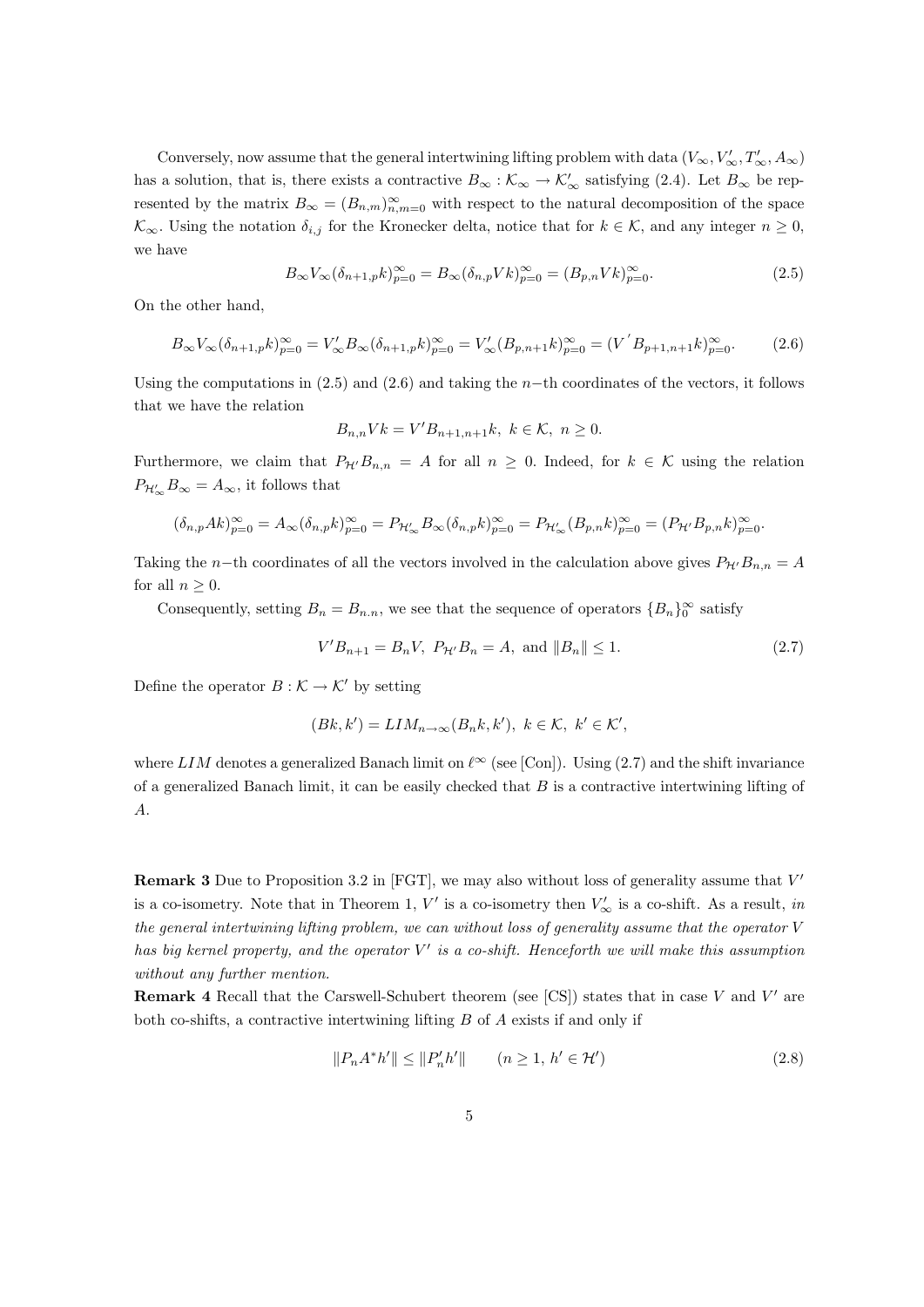where  $P_n$  and  $P'_n$  denote the orthogonal projection on ker  $V^n$  and ker  $V'^n$  respectively. The condition in (2.8) was previously identified by LePage (see [LeP]) as a necessary condition for the existence of an intertwining lifting B and we will henceforth refer to it as the LePage condition. Later, Ceausescu (see [Ce]) extended the Carswell-Schubert result to the case when  $V$  and  $V'$  are co-isometries, the same necessary and sufficient condition, namely (2.8) still remaining valid. Assuming the Carswell-Schubert result, we will now give a proof of Ceausescu's generalization of it by employing the reduction achieved in Theorem 1 thus providing an alternate proof of Ceausescu's generalization of Carswell-Schubert result showing that the latter result implies its generalization.

**Theorem 2** Consider the intertwining lifting problem with data  $\{V, V', T', A\}$  where V and V' are both co-isometries. In this case, there exists a contractive intertwining lifting B of A if and only if  $(2.8)$  holds.

**Proof:** Notice that in our construction in Theorem 1, if we start with  $V$  and  $V'$  being co-isometries, the operators  $V_{\infty}$  and  $V'_{\infty}$  turn out to be co-shifts. Let  $\mathcal{E}_n$  and  $\mathcal{E}'_n$  denote the kernels of  $V^n$  and  $V'^n$ respectively and as before, denote  $P_{\mathcal{E}_n} = P_n$  and  $P_{\mathcal{E}'_n} = P'_n$ . Let  $\mathcal{K}_{\infty,n}$  ( $\mathcal{K}'_{\infty,n}$ ) be the space of all vectors in  $\mathcal{K}_{\infty}$  ( $\mathcal{K}'_{\infty}$ ) which are supported on the first n components. Then it is easy to see that the orthogonal projections on the kernel of  $V_{\infty}^n$  and  $V_{\infty}'^n$  are given by  $P_{ker} V_{\infty}^n = P_{\mathcal{K}_{\infty,n}} \oplus P_{\mathcal{E}_n} \oplus P_{\mathcal{E}_n} \oplus \cdots$ and  $P_{\ker V_{\infty}'}^n = P_{\mathcal{K}_{\infty,n}'} \oplus P_{\mathcal{E}_n'} \oplus P_{\mathcal{E}_n'} \oplus \cdots$ . Recall that  $A_{\infty} = A \oplus A \oplus \cdots$  and note that for  $\vec{h}' = (h'_p)_{p=0}^{\infty} \in \mathcal{H}'_{\infty}$ , we have

$$
||P_{ker\,V_{\infty}^n}A_{\infty}^*\vec{h}'||^2 =
$$
  

$$
||P_{ker\,V_{\infty}^n}(A^*h'_p)_{p=0}^{\infty}||^2 = \sum_{p=0}^{n-1} ||A^*h'_p||^2 + \sum_{p=n}^{\infty} ||P_nA^*h'_p||^2
$$

and

$$
||P_{\ker V_{\infty}^{'n}}\vec{h}'||^{2} = \sum_{p=0}^{n-1} ||h'_{p}||^{2} + \sum_{p=n}^{\infty} ||P'_{n}h'_{p}||^{2}.
$$

Since A is a contraction, it is now easy to see that A satisfies (2.8) if and only if  $A_{\infty}$  satisfies the appropriate analogous condition

$$
\|P_{\ker V_\infty^n}A_\infty^*h'\|\leq \|P_{\ker V_\infty' }n' \|, \qquad (n\geq 1, h'\in \mathcal{H}_\infty').
$$

The proof of the theorem follows by invoking Carswell-Schubert result and Theorem 1.

#### 3 Connection with three chains completion

Due to Remark 3 henceforth we will assume that in the intertwining lifting problem  $V'$  is a coshift and the contraction V has the big kernel property, that is,  $\bigvee_{n=0}^{\infty}$  ker  $V^n = \mathcal{K}$ . Next we adapt the proof of the Carswell-Schubert theorem obtained via the three chains completion theorem (see Section XII.6 in [FFGK]) to our setup. In passing, we mention that although in that proof, both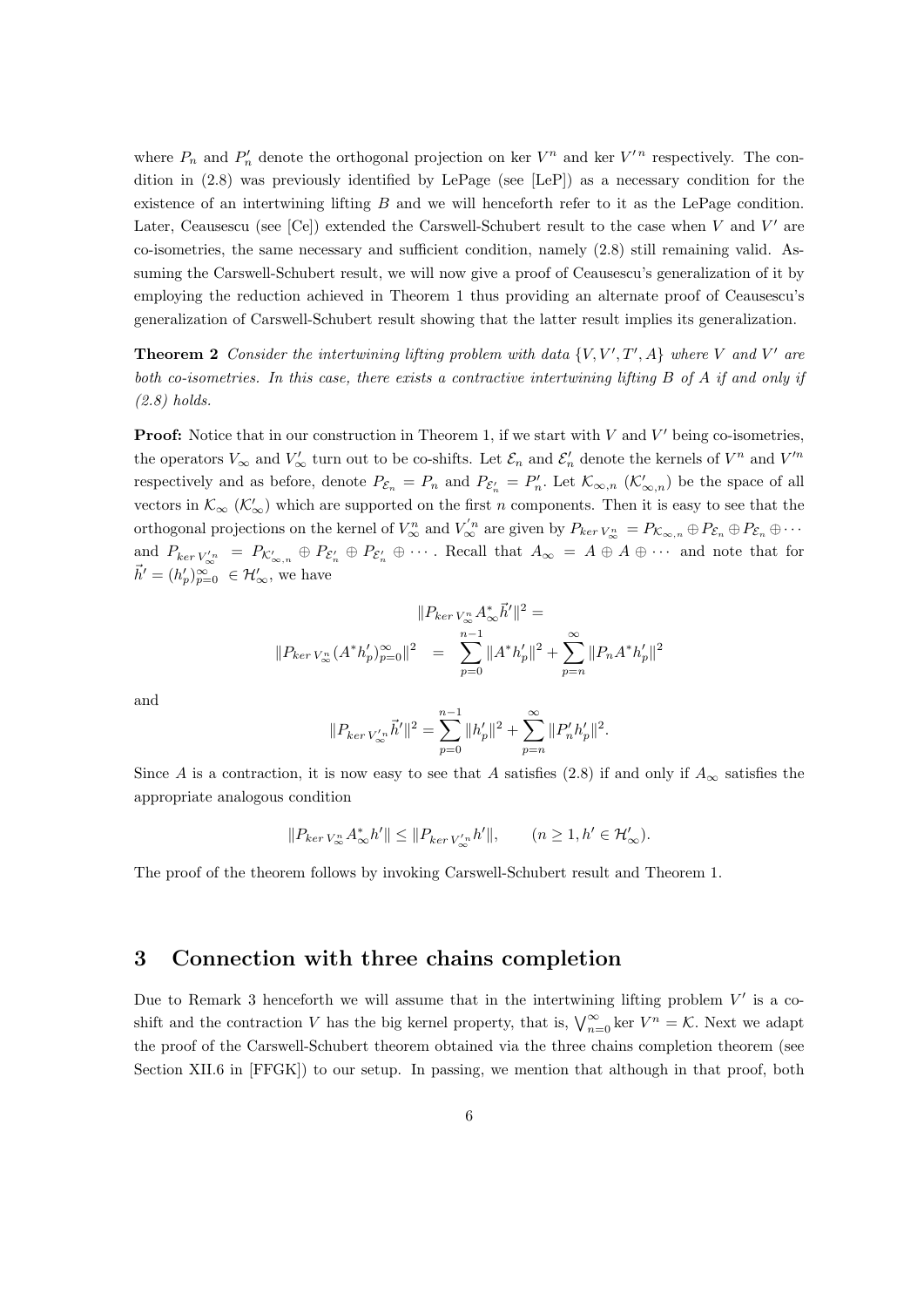V and  $V'$  are coisometries, we will use the same setting when V is a contraction, while  $V'$  is still assumed to be a co-isometry.

We start by introducing some supplementary notation. Let

$$
\ker V^{n} = \mathcal{K}_{n}, \text{ ker } V^{'n} = \mathcal{K}'_{n}, \text{ and } \mathcal{M}_{n} = \mathcal{K}'_{n} \cap (\mathcal{K}' \ominus \mathcal{H}'). \tag{3.1}
$$

Notice that  $\mathcal{M}_n \subset \mathcal{K}'_n$  and we also have the inclusion relations

$$
\mathcal{K}_n \subset \mathcal{K}_{n+1}, \ \mathcal{K}'_n \subset \mathcal{K}'_{n+1} \text{ and } \mathcal{M}_n \subset \mathcal{M}_{n+1}. \tag{3.2}
$$

**Remark 5** If an intertwining lifting B satisfying  $(1.3)$  exists, then from the intertwining relation  $BV = V'B$  and the definitions of  $\mathcal{K}_n$  and  $\mathcal{K}'_n$ , it immediately follows that  $B\mathcal{K}_n \subset \mathcal{K}'_n$ . In other words, denoting  $\mathcal{E}_n = \ker V^n \ominus \ker V^{n-1}$  and  $\mathcal{E}'_n = \ker V'^{n} \ominus \ker V'^{n-1} \approx \ker V'$ , with respect to the decompositions of the spaces  $\mathcal{K} = \bigoplus_{n=1}^{\infty}$  $\bigoplus_{n=1}^{\infty} \mathcal{E}_n$  and  $\mathcal{K}' = \bigoplus_{n=1}^{\infty}$  $n=1$  $\mathcal{E}'_n$  any intertwining operator B must be upper-triangular. Since we are working under the assumption that that V has big kernel property and  $V'$  is a co-shift, we also have

$$
\mathcal{K} = \bigvee_{n=0}^{\infty} \mathcal{K}_n \text{ and } \mathcal{K}' = \bigvee_{n=0}^{\infty} \mathcal{K}'_n.
$$
 (3.3)

Let  $P_n$  and  $P'_n$  acting on K and K' respectively denote the orthogonal projections on the subspaces  $\mathcal{K}_n$  and  $\mathcal{K}'_n$ . In the following proposition we collect a number of facts required for further development.

**Lemma 1** The projections  $P_n$  and  $P'_n$  satisfy the relations

$$
VP_{n+1} = P_n VP_{n+1}, \text{ and } P'_n V' = V'P'_{n+1}.
$$
\n(3.4)

Moreover, we also have

$$
\mathcal{K}'_n \ominus \mathcal{M}_n = P'_n \mathcal{H}' \text{ where } \mathcal{M}_n = \mathcal{K}'_n \cap (\mathcal{K}' \ominus \mathcal{H}'). \tag{3.5}
$$

PROOF. We briefly outline the proof here. For more details, refer to Section XII.4 in [FFGK]. The first relation in (3.4) follows from the observation that  $V\mathcal{K}_{n+1}\subset \mathcal{K}_n$ . For the second relation in  $(3.4)$ , first note that since V' is a co-isometry, we have the formula

$$
P_n' = I - V^{'*n}V^{'n}, \ n \ge 0,
$$
\n(3.6)

and now the relation  $P'_nV' = V'P'_{n+1}$  follows by an easy computation. In order to prove (3.5), we just need to observe that  $y \in M_n$  if and only if  $y \in \mathcal{K}'_n$  and y is orthogonal to  $P'_n\mathcal{H}'$ . This finishes the proof of the lemma.

**Remark 6** The operators  $V$  and  $V'$  have the following properties:

$$
V\mathcal{K}_{n+1}\subset\mathcal{K}_n, V'\mathcal{K}'_{n+1}\subset\mathcal{K}_n, V'\,^*\mathcal{K}'_n\subset\mathcal{K}_{n+1}, V'\mathcal{M}_{n+1}\subset\mathcal{M}_n. \tag{3.7}
$$

The first three relations in (3.7) easily follows from (3.4). In order to prove the inclusion  $V'M_{n+1} \subset$  $\mathcal{M}_n$ , recall that  $\mathcal{M}_j = \mathcal{K}'_j \cap (\mathcal{K}' \ominus \mathcal{H}')$ ,  $j = n, n + 1$ , and note that since  $\mathcal{H}'$  is invariant to  $V'$ <sup>\*</sup>, we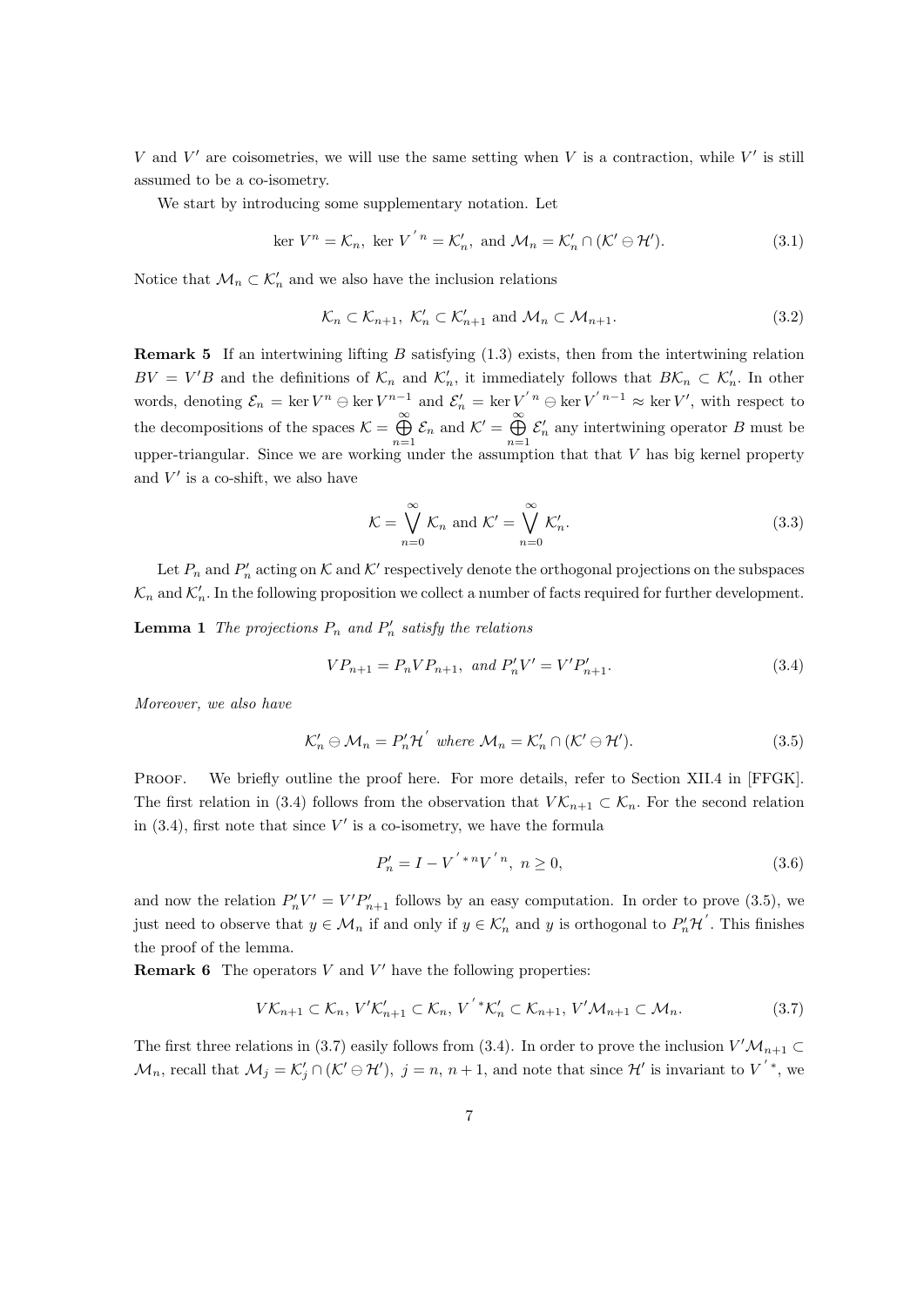must have  $V'(\mathcal{K}' \ominus \mathcal{H}') \subset (\mathcal{K}' \ominus \mathcal{H}')$ . This, along with the fact that  $V'\mathcal{K}'_{n+1} \subset \mathcal{K}'_n$  implies the desired inclusion.

In the lemma below, it is shown that the LePage condition (2.8) is necessary for the existence of a contractive intertwining lifting in the general intertwining lifting problem.

Proposition 1 Assume that the general intertwining lifting problem with data  $\{V, V', T', A\}$  has a solution. Then, for all integers  $n \geq 0$  and for all  $h' \in \mathcal{H}'$ , we must have

$$
||P_n A^* h'|| \le ||P'_n h'||. \tag{3.8}
$$

PROOF. Let B be a contractive intertwining lifting of  $A$ , that is,  $B$  is a contraction satisfying the first two relations in (1.3). Then,  $P_{\mathcal{H}'}B = A$  implies that  $B^*|\mathcal{H}' = A^*$  and in view of Remark 5, we also have the relation  $P_n B^* P'_n = P_n B^*$ . It follows that

$$
||P_n A^* h'|| = ||P_n B^* h'|| = ||P_n B^* P'_n h'|| \le ||P'_n h'||,
$$

since B is a contraction and this proves the proposition.

Remark 7 The condition in (3.8) is equivalent to the existence of uniquely defined contractions

$$
A_n: \mathcal{K}_n \to \mathcal{K}_n' \oplus \mathcal{M}_n, \text{ such that } A|\mathcal{K}_n = P_{\mathcal{H}'}A_n, \qquad (n \ge 1). \tag{3.9}
$$

To see this, note that the condition in (3.8) is equivalent to the existence of (uniquely defined) contractions  $C_n : \mathcal{K}'_n \oplus \mathcal{M}_n \to \mathcal{K}_n$  satisfying the relation  $C_n P'_n |\mathcal{H}' = P_n A^*$ . Now, setting  $A_n = C_n^*$ , it follows that  $A_n$   $(n \geq 1)$  are contractions such that

$$
A_n^* P_n' h' = P_n A^* h' \qquad (h' \in \mathcal{H}'). \tag{3.10}
$$

Hence the remark follows.

Remark 8 Since the LePage condition (3.8) is necessary for the existence of an intertwining lifting, henceforth we will consider only the case when A satisfies  $(3.8)$ .

We now prove an useful property of the contractions  $A_n$  defined in Remark 7.

**Lemma 2** The contractions  $A_n$   $(n \geq 1)$  satisfy the compatibility condition

$$
(I - P_{\mathcal{M}_{n+1}})A_n = A_{n+1}|\mathcal{K}_n
$$
\n(3.11)

and the intertwining condition

$$
A_n V | \mathcal{K}_{n+1} = P_{\mathcal{K}'_n \ominus \mathcal{M}_n} V' A_{n+1} = (I - P_{\mathcal{M}_n}) V' A_{n+1}.
$$
\n(3.12)

**Proof:** First, let us give a proof of the compatibility condition (3.11). Take a vector  $h' \in \mathcal{H}'$ . Then, using  $(3.10)$  we have

$$
P_n A_{n+1}^* P_{n+1}' h' = P_n P_{n+1} A^* h' = P_n A^* h' = A_n^* P_n' h' = A_n^* P_n' P_{n+1}' h'
$$

and therefore (using (3.5)

$$
P_n A_{n+1}^* | (\mathcal{K}_{n+1}' \ominus \mathcal{M}_{n+1}) = A_n^* P_n' | (\mathcal{K}_{n+1}' \ominus \mathcal{M}_{n+1}).
$$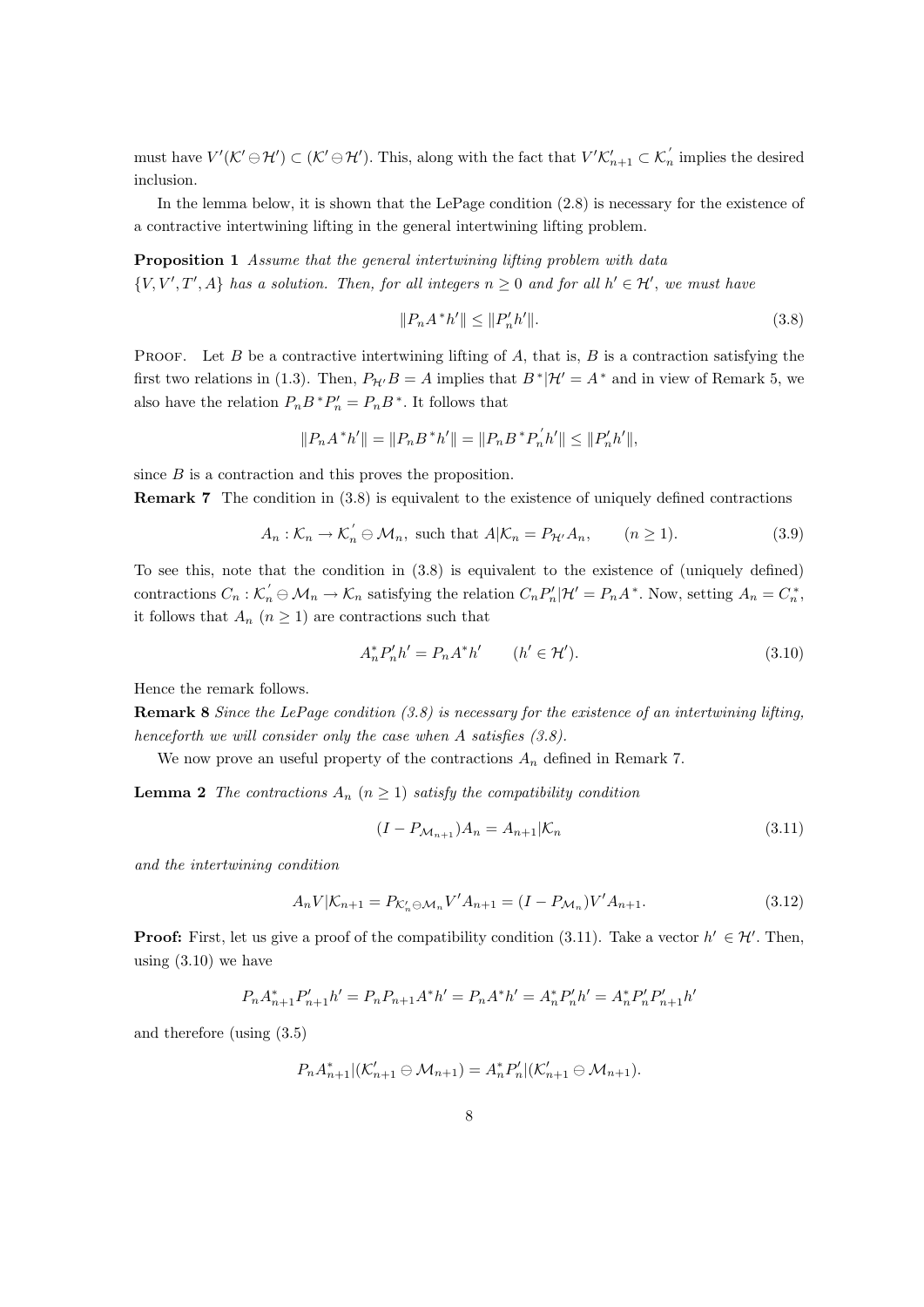By taking adjoints, we see that

$$
A_{n+1}|\mathcal{K}_n = P_{\mathcal{K}'_{n+1} \ominus \mathcal{M}_{n+1}} P'_n A_n = (I - P_{\mathcal{M}_{n+1}}) A_n.
$$

This proves (3.11).

In order to prove (3.12) first note that due to (3.4) we have  $P_{n+1}V^*P_n = P_{n+1}V^*$ . Take vectors  $k_{n+1} \in \mathcal{K}_{n+1}$  and  $h' \in \mathcal{H}'$ . Then,

$$
(A_n V k_{n+1}, P'_n h') =
$$
  

$$
(k_{n+1}, P_{n+1} V^* A_n^* P'_n h') = (k_{n+1}, P_{n+1} V^* P_n A^* h') = (k_{n+1}, P_{n+1} A^* V'^* h')
$$

where in the second equality we used (3.10) and in the third equality we used the relation  $P_{n+1}V^*P_n =$  $P_{n+1}V^*$  as well as the intertwining relation  $V^*A^* = A^*V'^*|\mathcal{H}'$ . Now note that

$$
(k_{n+1}, P_{n+1}A^*V'^*h') =
$$
  

$$
(k_{n+1}, A_{n+1}^*P'_{n+1}V'^*h') = (A_{n+1}k_{n+1}, V'^*P'_n h') = (V'A_{n+1}k_{n+1}, P'_n h')
$$

where in the in the first equality we used (3.10) along with the fact that  $V'^*h'$  belongs to  $\mathcal{H}'$  and in the second equality we used the second relation in (3.4). Thus we conclude that  $(A_n V k_{n+1}, P'_n h') =$  $(V'A_{n+1}k_{n+1}, P'_n h')$  for all  $k_{n+1} \in \mathcal{K}_{n+1}$  and  $h' \in \mathcal{H}'$ . Recalling (3.5) and observing that the range of  $A_n$  is contained in  $\mathcal{K}'_n$  for all n this immediately implies

$$
A_n V | K_{n+1} = P_{K_n' \ominus \mathcal{M}_n} V' A_{n+1} = (I - P_{\mathcal{M}_n}) V' A_{n+1}.
$$

This concludes the proof of the lemma.

We continue the process of reducing the general intertwining lifting problem. Let

$$
\hat{\mathcal{M}} = \bigvee_{n=1}^{\infty} \mathcal{M}_n, \ \hat{\mathcal{H}}' = \mathcal{K}' \ominus \hat{\mathcal{M}}.
$$
 (3.13)

**Remark 9** Recall that the space  $\mathcal{M}_n = \mathcal{K}' \cap \mathcal{K}'_n$   $(n \geq 1)$ . Consequently we have the relations

$$
\hat{\mathcal{M}} \subset \mathcal{M} \text{ and } \mathcal{K}'_n \cap \hat{\mathcal{M}} = \mathcal{M}_n \qquad (n \ge 1). \tag{3.14}
$$

Moreover, since  $V'M_n \subset M_{n-1}$  it easily follows that  $V'\hat{\mathcal{M}} \subset \hat{\mathcal{M}}$ , that is,

$$
P_{\hat{\mathcal{H}}'}V' = P_{\hat{\mathcal{H}}'}V'P_{\hat{\mathcal{H}}'}.
$$

In other words, V' is a lifting of the contraction  $\hat{T}' = P_{\hat{\mathcal{H}}} V' P_{\hat{\mathcal{H}}'}$ . **Remark 10** Let  $x_n \in \mathcal{K}_n$  and  $k \geq 1$  be an integer. By repeatedly using the compatibility relation (3.11) and the fact that the spaces  $\mathcal{M}_j \subset \mathcal{M}_{j+1}$  for all  $j \geq 1$  it follows that

$$
A_{n+k}P_{n+k}x_n = (I - P_{\mathcal{M}_{n+k}})A_nx_n.
$$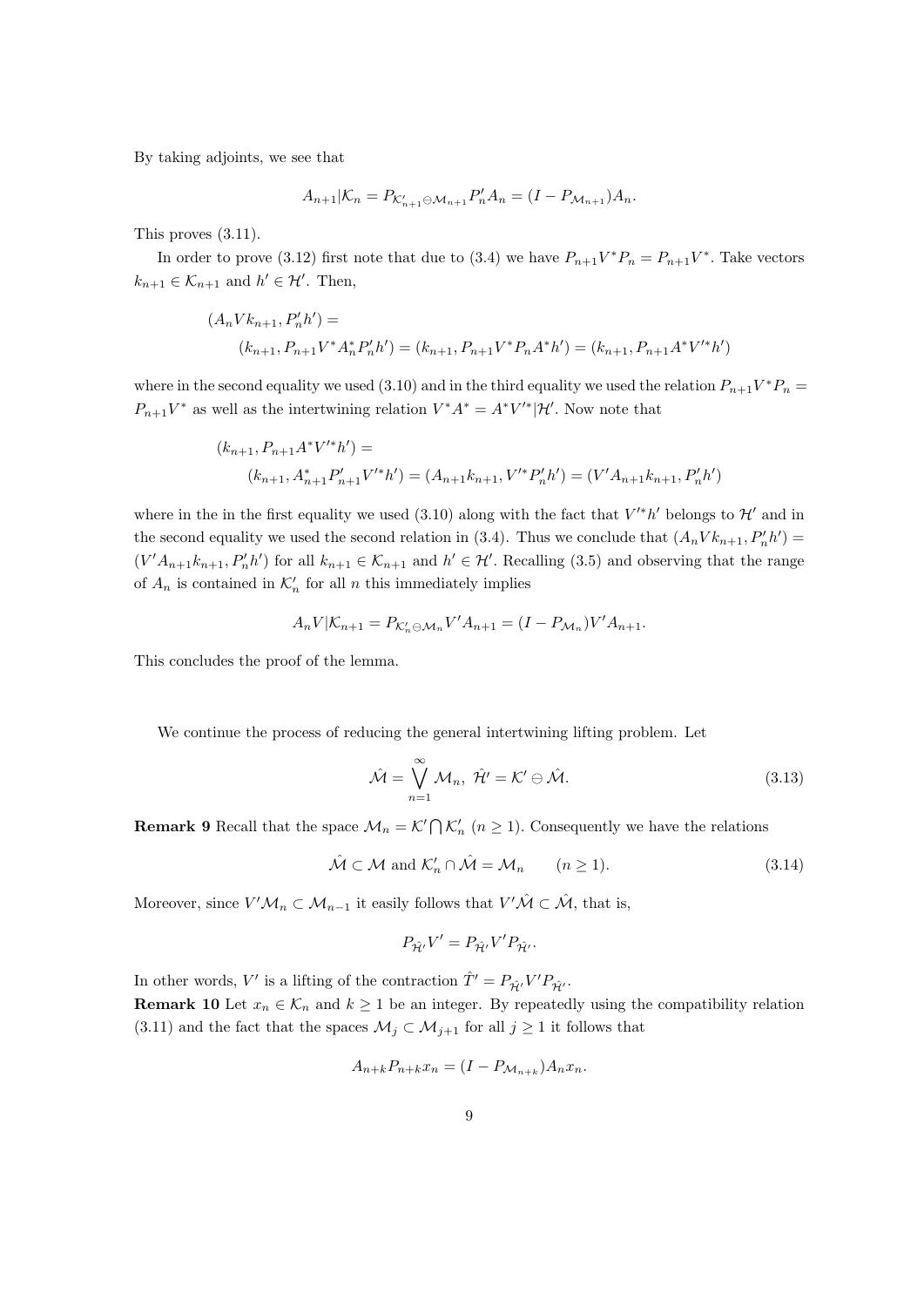Recall that  $\mathcal{K} = \bigvee_{n=1}^{\infty} \mathcal{K}_n$ , the projections  $P_{\mathcal{M}_j}$  converges strongly to  $P_{\hat{\mathcal{M}}}$  and the operators  $A_j P_j$ are contractions. Thus the above relation implies that there exists a contraction  $\hat{A}$  from K to K' with range included in  $\hat{\mathcal{H}}'$  such that

$$
A_n P_n \longrightarrow \hat{A} \text{ strongly}, \quad \hat{A} | \mathcal{K}_n = (I - P_{\hat{\mathcal{M}}}) A_n. \tag{3.15}
$$

Taking strong limits in the relation  $AP_n = P_{\mathcal{H}'}A_nP_n$  (see (3.9)) and using the fact that  $P_n \nearrow I$ strongly we obtain

$$
A = P_{\mathcal{H}'}\hat{A}.\tag{3.16}
$$

Let  $x_j \in \mathcal{K}_j$  for some integer  $j \geq 1$  and let  $n \geq j$  be an integer. Then

$$
A_n P_n V x_j = A_n V x_j = (I - P_{\mathcal{M}_n}) V' A_{n+1} x_j = (I - P_{\mathcal{M}_n}) V' A_{n+1} P_{n+1} x_j,
$$

where the first and third equality in the above computation follows from  $(3.4)$  and the second equality follows from  $(3.12)$ . Now taking strong limit as n goes to infinity and using the fact that the union of spaces  $\mathcal{K}_j$  are dense in  $\mathcal K$  one has

$$
\hat{A}V = (I - P_{\hat{\mathcal{M}}})V'\hat{A} = \hat{T}'\hat{A}.
$$
\n(3.17)

The last equality in (3.17) follows by recalling that the range of  $\hat{A}$  is included in  $\hat{\mathcal{H}}' \subset \hat{\mathcal{K}}'$ . The relation in (3.17) implies that  $\hat{A}$  intertwines V with  $\hat{T}'$ .

**Proposition 2** There exists a contractive intertwining lifting  $B$  of  $A$  if and only if there exists a contractive intertwining lifting of  $\hat{A}$ , that is, if and only if there exists an operator  $\hat{B}$  from  $\hat{K}$  to  $\hat{K}'$ satisfying

$$
P_{\hat{\mathcal{H}}'}\hat{B} = \hat{A}, \quad \hat{B}V = V'\hat{B}
$$
\n(3.18)

Proof: First assume that there exists an intertwining lifting B of A, that is, there exists an operator  $B: \mathcal{K} \to \mathcal{K}'$  such that  $P_{\mathcal{H}'}B = A$  and  $BV = V'B$ . Let  $\hat{B} = B$ . To complete the proof in one direction, it remains only to show that  $P_{\hat{H}'}B = \hat{A}$ .

Recall that as in Remark 5, the intertwining relation  $BV = V'B$  implies that  $BP_n = P'_nBP_n$ . For  $h' \in \mathcal{H}'$  and  $k_n \in \mathcal{K}_n$  we have

$$
(P_n'h',Bk_n)=(h',Bk_n)=(B^*h',k_n)=(A^*h',k_n)=(A_n^*P_n'h',k_n)
$$

where the last equality follows from (3.10). Recalling the fact that  $P'_n\mathcal{H}'=\mathcal{K}'_n\ominus\mathcal{M}_n$  and the relation  $BP_n = P'_nBP_n$  it follows that

$$
(I - P_{\mathcal{M}_n})BP_n = A_n P_n. \tag{3.19}
$$

Moreover, due to Remarks 2 and 8, both  $P_n$  and  $P'_n$  converge strongly to the identity and by (3.13)  $\hat{\mathcal{H}}' \subset \mathcal{K}' \ominus \mathcal{M}_n$  for all  $n \geq 1$ . These observations along with (3.19) yield the chain of equalities below (where all the convergences are strong):

$$
P_{\hat{\mathcal{H}}'}B = \lim_{n \to \infty} P_{\hat{\mathcal{H}}'}BP_n = \lim_{n \to \infty} P_{\hat{\mathcal{H}}'}(I - P_{\mathcal{M}_n})BP_n = \lim_{n \to \infty} P_{\hat{\mathcal{H}}'}A_nP_n = \hat{A}.
$$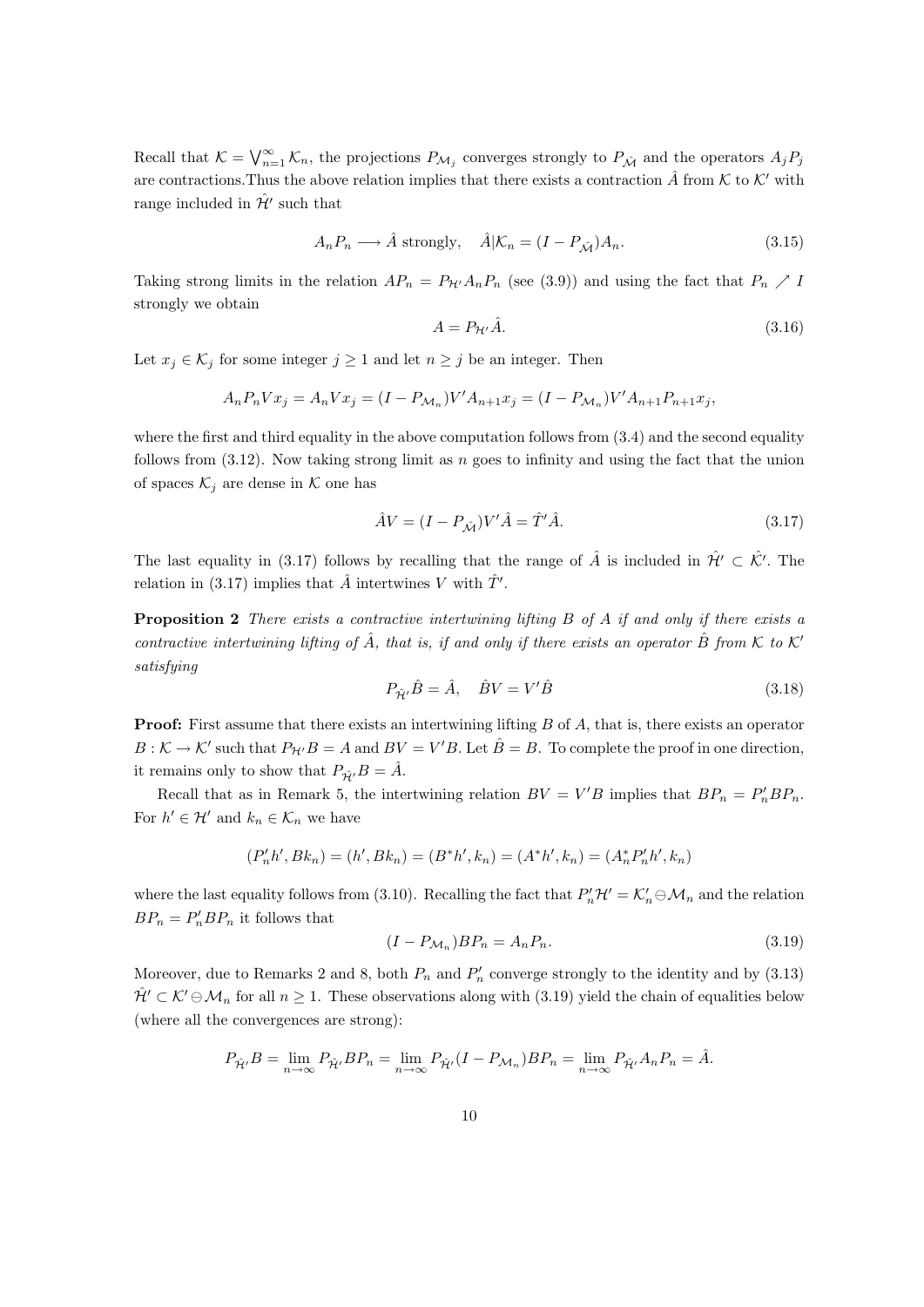The last equality in the above chain of equalities follows from (3.15). This concludes the proof of the first half of the lemma.

For the converse, assume that there exists an operator  $\hat{B}$  from K to K' satisfying (3.18). To complete the proof, it is enough to show that  $P_{\mathcal{H}'}\hat{B} = A$ . To that end, let  $k \in \mathcal{K}$  and  $h' \in \mathcal{H}'$  be two arbitrary vectors. We have

$$
(Bk, h') = \lim_{n \to \infty} (P'_n Bk, h') = \lim_{n \to \infty} (BP_n k, P'_n h') \tag{3.20}
$$

$$
= \lim_{n \to \infty} (A_n P_n k, h') = (\hat{A}k, h'). \tag{3.21}
$$

In order to obtain (3.20) we used the fact that  $P_n$  and  $P'_n$  converge to the identity whereas, to obtain (3.21) we used the fact that  $A_nP_n$  converges to  $\hat{A}$  strongly. Recalling (3.16) the proof of the proposition is now complete.

Due to the previous proposition and the results in the previous section in the three chain setup of the general intertwining lifting problem we can (and henceforth shall) without loss of generality make the following additional assumption

$$
P_{\mathcal{M}_n} \nearrow P_{\mathcal{M}} \text{ (strongly,) where } \mathcal{M} = \mathcal{K}' \ominus \mathcal{H}'.
$$
 (3.22)

We show now that the general intertwining lifting problem can be reduced even further. First note that due to (3.4)  $V\mathcal{K}_n \subset \mathcal{K}_{n-1}$  and  $V'\mathcal{K}_n' \subset \mathcal{K}_{n-1}'$  and let

$$
V_n: \mathcal{K}_n \to \mathcal{K}_n, V'_n: \mathcal{K}'_n \to \mathcal{K}'_n, V_n = V | \mathcal{K}_n, \qquad V'_n = V' | \mathcal{K}'_n. \tag{3.23}
$$

Also, using the fact that  $\mathcal{M} = \mathcal{K}' \ominus \mathcal{H}'$  is invariant for  $V'$  and  $(3.4)$  it is easy to see that  $V'_n \mathcal{M}_n \subset \mathcal{M}_n$ , that is,  $P_{\mathcal{F}_n} V_n' = P_{\mathcal{F}_n} V_n' P_{\mathcal{F}_n}$  where henceforth, we will denote  $\mathcal{F}_n = \mathcal{K}'_n \ominus \mathcal{M}_n$ . Let  $T'_n = P_{\mathcal{F}_n} V'_n | \mathcal{F}_n$ . Using (3.11) and (3.12) it follows that we have the intertwining relation

$$
A_m V_m = P_{\mathcal{F}_m} V'_m A_m = T'_m A_m \tag{3.24}
$$

for all  $m = n + 1(n \ge 0)$ , i.e.,  $m \ge 1$ . For  $m = 0$ , (3.24) reduces to the trivial case  $0 = 0$ . Remark 11 For later use, we note that

$$
V_n^{\prime *} P_{\mathcal{F}_n} = P_{\mathcal{F}_n} V_n^{\prime *} P_{\mathcal{F}_n} \text{ or equivalently } V_n^{\prime *} \mathcal{F}_n \subset \mathcal{F}_n \quad (n \ge 1).
$$
 (3.25)

**Remark 12** Note that since  $V_n = V | \mathcal{K}_n$ , it follows that  $V_n^n = 0$ . Also, recalling that V' is a co-shift,  $\mathcal{K}'_n$  can be identified with  $\mathcal{E} \oplus \cdots \oplus \mathcal{E}$  ${n times}$ where  $\mathcal{E} = \ker V'$  and V' is the upper-triangular canonical Jordan operator, that is,

$$
V' = \begin{bmatrix} 0 & I & 0 & 0 & \cdots \\ 0 & 0 & I & 0 & \cdots \\ 0 & 0 & 0 & I & 0 \\ 0 & 0 & 0 & 0 & I \\ \vdots & \vdots & \vdots & \ddots & \vdots \\ 0 & \cdots & \cdots & \cdots & \vdots \\ 0 & \cdots & \cdots & \cdots & \vdots \\ 0 & \cdots & \cdots & \cdots & \cdots \end{bmatrix}_{n \times n} \tag{3.26}
$$

With these notations, we have the following theorem.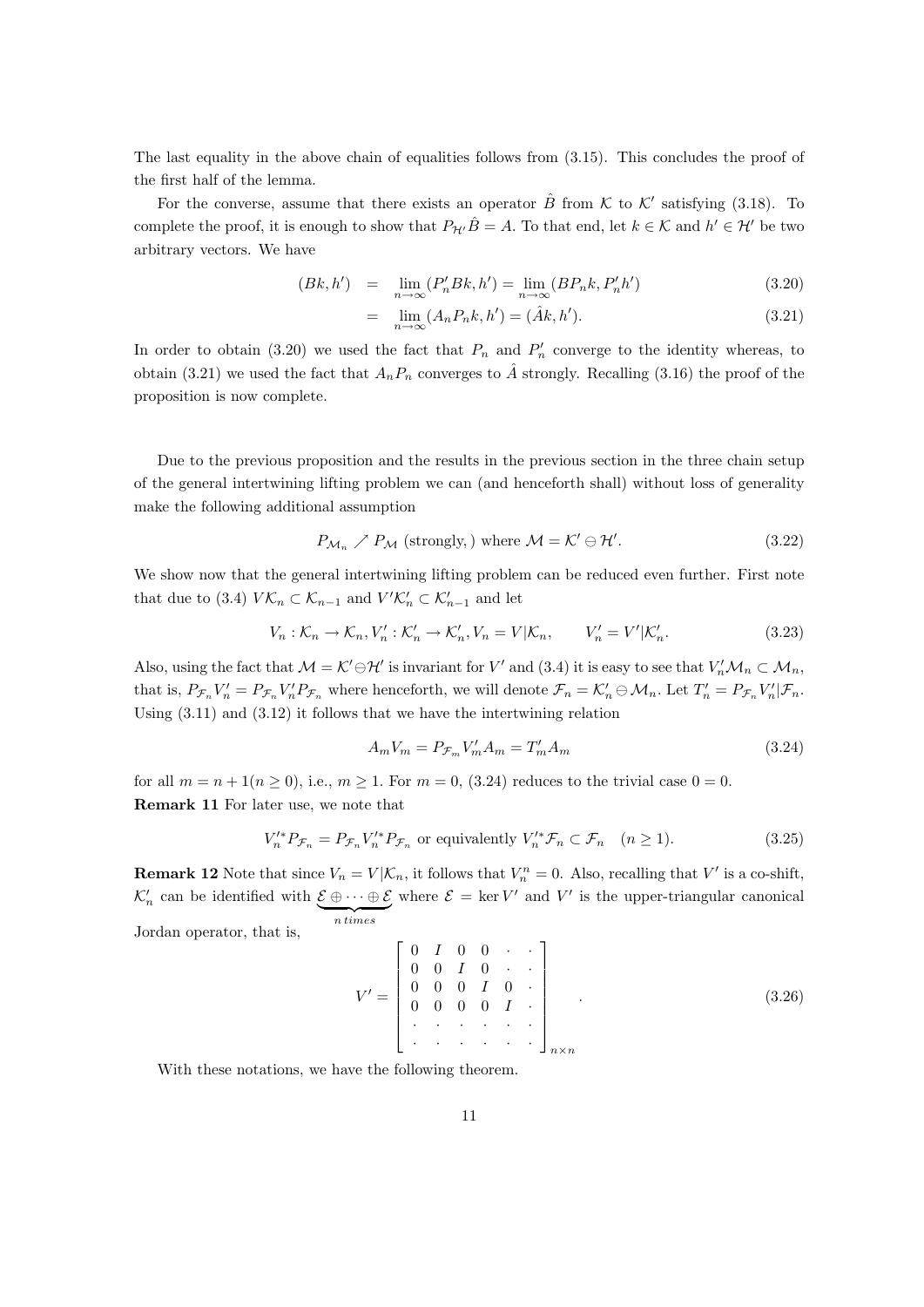**Proposition 3** Let V be a contraction on K satisfying the big kernel property and let V' be a co-shift on K'. Assume moreover that  $P_{\mathcal{M}_n} \nearrow P_{\mathcal{M}}$ . The general intertwining lifting problem with data  $\{V, V', T', A\}$  has a solution if and only if the general intertwining lifting problems with data  $(A_n, V_n, V'_n, T'_n)$  has a solution for all  $n \geq 1$ , where the operators  $A_n$  are defined in (3.9) and  $V_n, V'_n$ are as in (3.23).

**Proof:** First assume that the general intertwining lifting problem  $\{V, V', T', A\}$  has a solution, that is, there exists a contraction  $B$  such that

$$
P_{\mathcal{H}'}B = A, \qquad BV = V'B.
$$

As mentioned earlier, from  $BV = V'B$  it easily follows that  $B\mathcal{K}_n \subset \mathcal{K}'_n$ . Let  $B_n = B | \mathcal{K}_n$ . Then for  $h' \in \mathcal{H}'$  and  $k_n \in \mathcal{K}_n$  we have

$$
(P_n'h',B_nk_n)=(P_n'h',Bk_n)=(h',Bk_n)=(B^*h',k_n)=(A^*h',k_n)=(A_n^*P_n'h',k_n)
$$

where the last equality follows from  $(3.10)$ . Thus, using  $(3.5)$ , we obtain

$$
P_{\mathcal{F}_n} B_n = A_n.
$$

Also from the intertwining relation  $BV = V'B$  it easily follows that

$$
B_n V_n = V_n' B_n.
$$

Consequently  $B_n$  is a solution to the intertwining lifting problem  $(A_n, V_n, V'_n, T'_n)$  for each  $n \geq 1$ .

Conversely assume that there exist contractions  $B_n$  solving the general intertwining lifting problems  $(A_n, V_n, V'_n, T'_n)$  for each  $n \geq 1$ , that is,  $B_n$  satisfy

$$
||B_n|| \le 1
$$
,  $P_{\mathcal{F}_n} B_n = A_n$  and  $B_n V_n = V'_n B_n$ .

Recall that  $LIM_{n\to\infty}$  denotes any fixed Banach generalized limit on  $\ell^{\infty}$ . Define

$$
(Bk, k') = LIM_{n \to \infty}(B_n P_n k, k') \qquad (k \in \mathcal{K}, k' \in \mathcal{K}').
$$
\n
$$
(3.27)
$$

Clearly B is a contraction since each  $B_n$  is a contraction. Recall that from (3.10) we have  $P_{\mathcal{H}'}A_nP_n =$  $AP_n$ . This implies that

$$
P_{\mathcal{H}'}(I - P_{\mathcal{M}_n})B_n P_n = P_{\mathcal{H}'} P_{\mathcal{F}_n} B_n P_n = P_{\mathcal{H}'} A_n P_n = A P_n.
$$

Thus for  $k \in \mathcal{K}$  and  $k' \in \mathcal{K}'$  we obtain

$$
(B_n P_n k, (I - P_{\mathcal{M}_n}) P_{\mathcal{H}'} k') = (A P_n k, k') \to (A k, k') \text{ as } n \to \infty.
$$

Consequently,  $LIM_{n\to\infty}(B_nP_nk,(I-P_{\mathcal{M}_n})P_{\mathcal{H}'}k')=(Ak,k')$ . Again, for  $k \in \mathcal{K}$  and  $k' \in \mathcal{K}'$  one gets

$$
(Bk, P_{\mathcal{H}'}k') =
$$
  

$$
LIM_{n\to\infty}(B_n P_n k, P_{\mathcal{H}'}k') = (Ak, k') + LIM_{n\to\infty}(B_n P_n k, P_{\mathcal{H}'}k' - (I - P_{\mathcal{M}_n})P_{\mathcal{H}'}k').
$$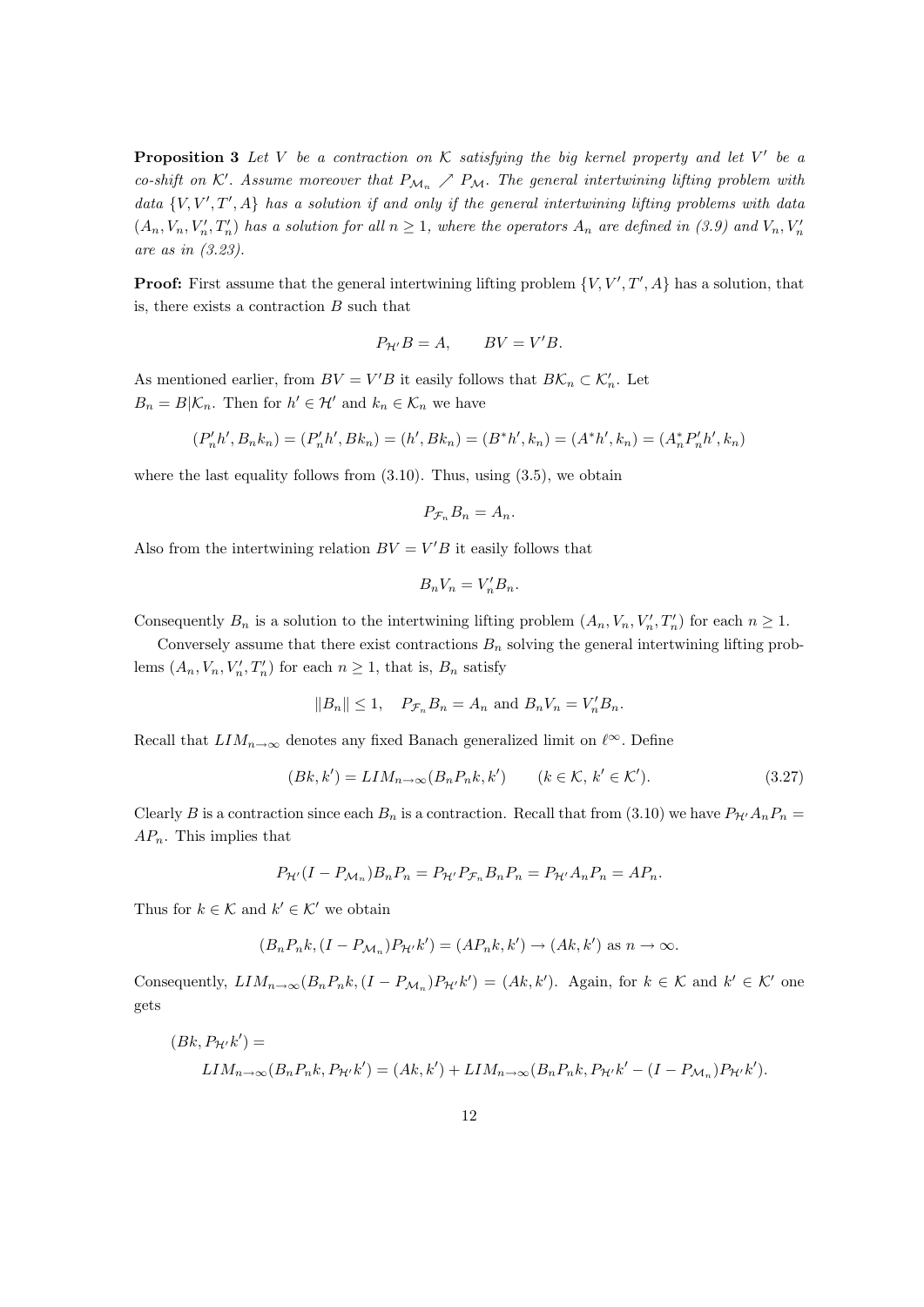However, due to our assumption  $P_{\mathcal{M}_n}$   $\nearrow$   $P_{\mathcal{M}} = I - P_{\mathcal{H}'}$  (strongly) it follows that

$$
(B_n P_n k, P_{\mathcal{H}'} k' - (I - P_{\mathcal{M}_n}) P_{\mathcal{H}'} k') \to 0.
$$

Consequently, the contraction B satisfies  $P_{\mathcal{H}'}B = A$ .

To complete the proof we need to show that the relation  $BV = V'B$  holds. To that end, let  $k \in \mathcal{K}$  and  $k' \in \mathcal{K}'$  be two arbitrary vectors. We have

$$
(Bk, V'^{*}k') = LIM_{n \to \infty}(B_n P_n k, V'^{*}k') =
$$
  
\n
$$
LIM_{n \to \infty}(B_n P_n k, P'_{n+1} V'^{*}k') + LIM_{n \to \infty}(B_n P_n k, (I - P'_{n+1}) V'^{*}k') =
$$
  
\n
$$
LIM_{n \to \infty}(B_n P_n k, V'^{*} P'_n k') + LIM_{n \to \infty}(B_n P_n k, (I - P'_{n+1}) V'^{*}k') =
$$
  
\n
$$
LIM_{n \to \infty}(V' B_n P_n k, P'_n k') + LIM_{n \to \infty}(B_n P_n k, (I - P'_{n+1}) V'^{*}k').
$$

Now notice that  $LIM_{n\to\infty}(B_nP_nk, (I - P'_{n+1})V'^*k') = 0$  since  $P'_{n+1} \nearrow I$ . Also using the intertwining relation  $V_n'B_n = B_nV_n$  we get

$$
(V'B_nP_nk, P'_nk') =
$$
  
\n
$$
(V'_nB_nP_nk, P'_nk') = (B_nV_nP_nk, P'_nk') = (B_nP_nVP_nk, P'_nk') =
$$
  
\n
$$
(B_nP_nVk, k') + (B_nP_nV(I - P_n)k, P'_nk') + (B_nP_nVk, (I - P'_n)k').
$$

Since the last two terms in the above line goes to zero as  $n$  tends to infinity, we have that

$$
LIM_{n\to\infty}(V'B_nP_nk, P'_nk')=LIM_{n\to\infty}(B_nP_nVk, k')=(BVk, k').
$$

Therefore,  $BV = V'B$  as asserted. This concludes the proof of the proposition.

We conclude this section by stating a theorem which summarizes our discussion in this section. The proof of this theorem follows immediately from Propositions 2 and 3.

**Theorem 3** The general intertwining lifting problem with data  $\{V, V', T', A\}$  has a contractive intertwining lifting B if and only if there exists an adequate sequence of intertwining lifting data  $\{V_n, V'_n, T'_n, A_n\}$  each admitting a contractive intertwining lifting  $B_n$ ,  $n \geq 1$ . Furthermore, the lifting data  $\{V_n, V_n', T_n', A_n\}$  additionally satisfies  $V_n^n = 0$  and  $V_n'$  is unitarily equivalent to the  $n \times n$ upper-triangular canonical block Jordan operator.

The significance of this result is that one may now legitimately hope to solve the general intertwining lifting problem by a "one step lifting procedure" which is used in Chapter VII of [FF] to prove the Sz.-Nagy–Foias commutant lifting theorem. Note also that in Proposition 3, in case the fiber of the co-shift V' and the spaces  $\mathcal{E}_n = \ker V^n \ominus \ker V^{n-1}, n \ge 1$  are finite dimensional, the general intertwining lifting problem in that special case essentially reduces to a problem concerning finite matrices.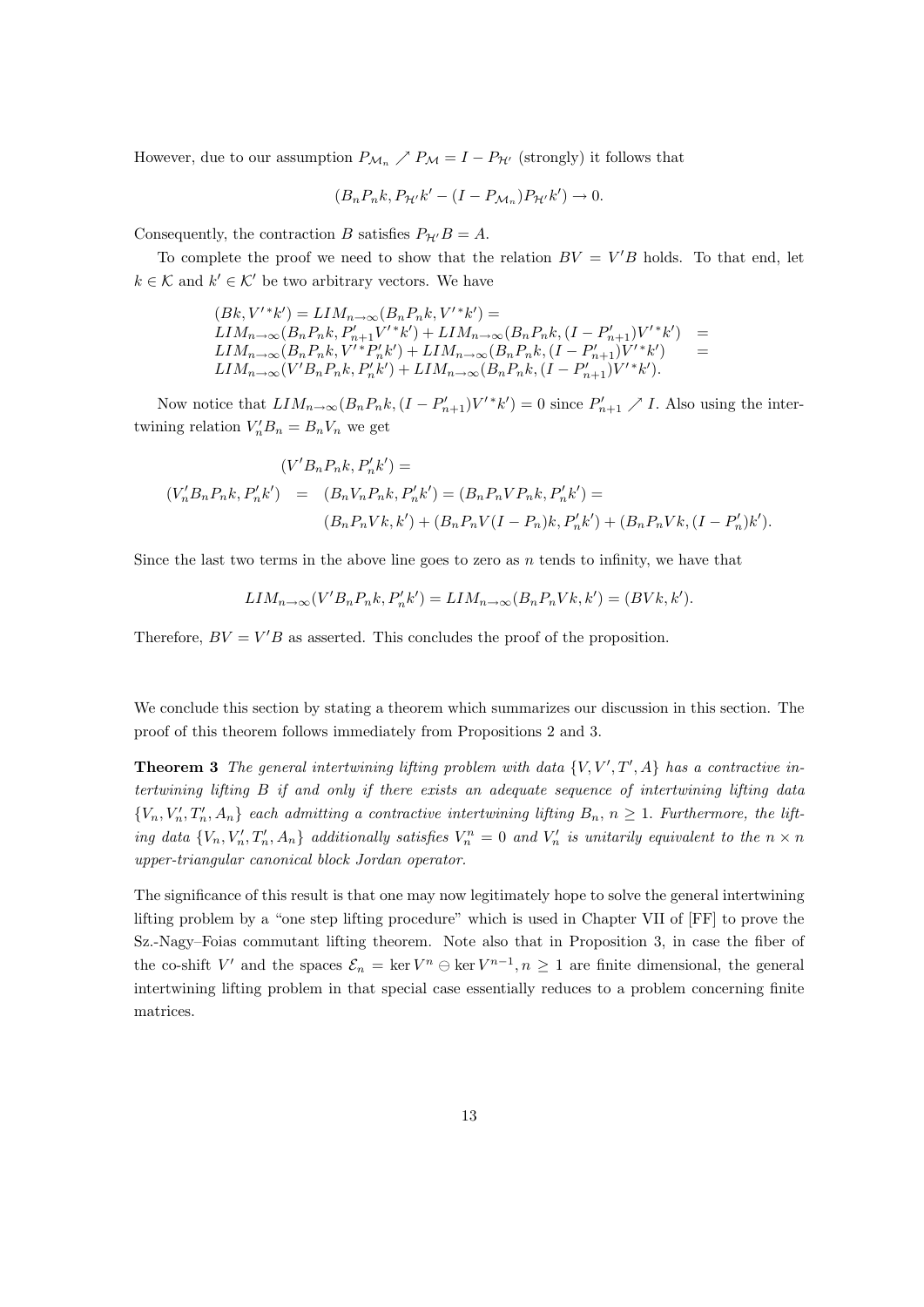#### 4 Causal Commutant Lifting and Intertwining Extension

The notion of causality in the context of commutant lifting was first introduced by Foias and Tannenbaum in [FT]. This was motivated by certain problems in nonlinear systems theory and the causal commutant lifting developed in [FT] allows one to incorporate the nest algebra structure of [Arv] in the commutant lifting framework. As mentioned before, the causal commutant lifting theorem has applications to certain nonlinear interpolation problems arising in Control Theory. See [FT], [FGT], [FG] for more details. It was shown in [FGT] that in fact, the causal commutant lifting problem can be regarded as a special case of the general intertwining extension problem, or equivalently, the general intertwining lifting problem. Using our reduction in the previous section, we will now show that conversely the general intertwining lifting problem can be regarded as a special case of the causal commutant lifting problem.

We will describe here the notion of causality in commutant lifting. Consider the lifting problem with data  $\{V, V', T', A\}$  where V and V' are both isometries. The Sz.-Nagy-Foias commutant lifting (see [FF]) says that there exists a contractive intertwining lifting for this data, i.e., there exists a contraction  $B : \mathcal{K} \to \mathcal{K}'$  satisfying (1.3) with  $\gamma = 1$ .

A causal structure C on K is a sequence of projections  ${P_n}_{n=1}^{\infty}$  on K satisfying

- (i)  $P_1 \leq P_2 \leq \cdots$ ,
- (ii)  $P_n \leq I V^n V^{*n}$ , i.e., Ran  $P_n \subset \text{ker } V^{*n}$  and
- (iii)  $P_{n+1}V(I P_n) = 0.$

An operator  $B: \mathcal{K} \to \mathcal{K}'$  is said to be a *causal intertwining lifting* with respect to the given causal structure if in addition to (1.3), it also satisfies

$$
(I - V'^n V'^{*n})B = (I - V'^n V'^{*n})BP_n, n = 1, 2, \cdots.
$$
\n(4.28)

It is easy to see that  $\mathcal{C} = \{I - V^n V^{*n}\}_{n=1}^{\infty}$  is a causal structure on K and any B satisfying (1.3) is automatically causal with respect to this causal structure. It is known that (see [FT]) that a causal intertwining lifting need not always exist. The causal intertwining lifting problem is to determine when a contractive causal intertwining lifting B of A exists.

Consider now the general intertwining extension problem (which is the dual of the general intertwining lifting problem) with data  $\{V, V', T, A\}$  where the operator V is an isometry but V' is an arbitrary contraction. Also, recall that  $\mathcal H$  is an invariant subspace of V and  $T = V | \mathcal H$  is an isometry and A satisfies  $AT = V'A$ . Let U' on  $\mathcal{U}' \supset \mathcal{K}'$  be the minimal isometric dilation of V' and  $\hat{V}$  on  $\hat{\mathcal{K}} \supset \mathcal{K}$  and  $\hat{U}'$  on  $\hat{\mathcal{U}}'$  be the minimal unitary extensions of the isometries V and U' respectively. Let the spaces  $\mathcal{H}_n \subset \mathcal{H}$  and projections  $P_n$  be defined by

$$
\mathcal{H}_n := V^n \mathcal{K} \cap \mathcal{H}, n = 1, 2, \cdots, \text{ and projections } P_n = I - P_{\mathcal{H}_n}.
$$
 (4.29)

By Lemma 5.1 of [FGT], the projections  $P_n$  define a causal structure on H for  $T = V | H$ . Define the spaces

$$
\mathcal{H}_{\infty} = \bigvee_{n=0}^{\infty} \hat{V}^{*n} \mathcal{H}, \quad \mathcal{H}_{-\infty} = \bigvee_{n=1}^{\infty} \hat{V}^{*n} \mathcal{H}_n.
$$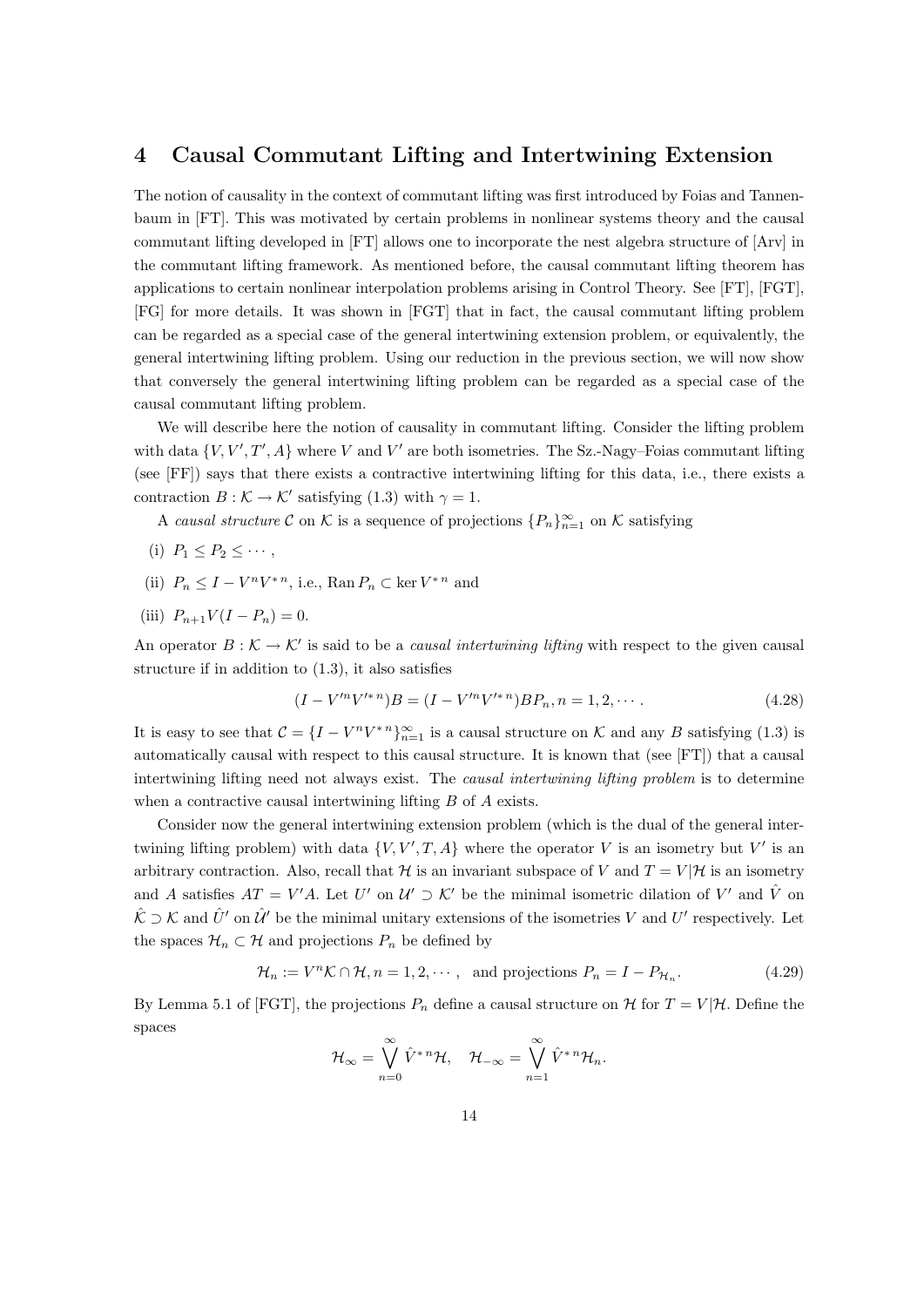Clearly,  $\mathcal{H}_{-\infty} \subset \mathcal{K} \cap \mathcal{H}_{\infty}$ . Moreover,  $\mathcal{H}_{\infty}$  is invariant for  $\hat{V}$  and  $\hat{V}_{\infty} = \hat{V} | \mathcal{H}_{\infty}$  is the minimal unitary extension of the isometry T. For any operator  $B': \mathcal{H} \to \mathcal{U}'$  satisfying  $B'T = U'B'$  define

$$
B'_{\infty}: \mathcal{H}_{\infty} \to \mathcal{U}', \ B'_{\infty} = \text{ strong } \lim_{n \to \infty} \mathcal{U}'^{*n} BP_{\mathcal{H}} \hat{V}_{\infty}^{n}.
$$
 (4.30)

It is well known (see [FF]) that the strong limit in (4.30) exists and the operator  $B'_{\infty}$  is an extension of  $B'$  (i.e.,  $B'_{\infty}$  | $\mathcal{H} = B'$  ) satisfying  $B'_{\infty} \hat{V}_{\infty} = \hat{U}' B'_{\infty}$ .

**Remark 13** Suppose that  $K$  satisfies the condition

$$
\overline{\{k \in \mathcal{K} : \exists \, m = m(k) \, \ni \, V^n k \in \mathcal{H}\}} = \mathcal{K}.\tag{4.31}
$$

Then, it can be easily checked that  $\mathcal{K} \subset \mathcal{H}_{-\infty}$ .

We are now ready to prove a theorem (see [F]) which will allow us to reformulate a particular case of the general intertwining extension problem as a causal commutant lifting problem.

**Theorem 4** Let  $\{V, V', T, A\}$  be the general intertwining extension data where V is an isometry on K and such that (4.31) holds. The intertwining extension problem with data  $\{V, V', T, A\}$  described above has a contractive solution if and only if there exists a contractive causal intertwining lifting B' of A intertwining T and U', i.e., a contraction  $B': \mathcal{H} \to \mathcal{U}'$  satisfying

$$
P_{\mathcal{K}'}B' = A, B'T = U'B', (I - U'^n U'^{*n})B' = (I - U'^n U'^{*n})B'P_n,
$$
\n(4.32)

where  $P_n$  is as in (4.29).

**Proof:** By Lemma 5.2 in [FGT], a contraction  $B'$  intertwining T and U' satisfies the third equality in (4.32) if and only if  $B'_{\infty}$  satisfies

$$
B'_{\infty} \mathcal{H}_{-\infty} \subset \mathcal{U}'.\tag{4.33}
$$

Assume now that a contraction  $B': \mathcal{H} \to \mathcal{U}'$  satisfying (4.32) exists. Due to the assumption in (4.31), by Remark 13 we have  $\mathcal{K} \subset \mathcal{H}_{-\infty}$ . Consider the contraction  $B = P_{\mathcal{K}'}B'_{\infty}|\mathcal{K}$ . Then, using the fact that  $B'_{\infty}$  extends  $B'$  it is easy to check that

$$
B|\mathcal{H} = P_{\mathcal{K}'}B_{\infty}'|\mathcal{H}
$$
  
=  $P_{\mathcal{K}'}B' = A$  (4.34)

where the equalities in (4.34) follows from the fact that  $B'_{\infty}$  extends  $B'$  and  $B'$  is a lifting of A. Moreover, since  $\mathcal{K} \subset \mathcal{H}_{-\infty} \subset \mathcal{K} \cap \mathcal{H}_{\infty}$ , we have  $\hat{V}_{\infty}|\mathcal{K} = \hat{V}|\mathcal{K} = V$  and

$$
BV = P_{\mathcal{K}'}B'_{\infty}V = P_{\mathcal{K}'}B'_{\infty}\hat{V}_{\infty}|\mathcal{K}
$$

$$
= P_{\mathcal{K}'}\hat{U}'B'_{\infty}|\mathcal{K} = P_{\mathcal{K}'}U'B'_{\infty}|\mathcal{K} = V'P_{\mathcal{K}'}B'_{\infty}|\mathcal{K} = V'B.
$$
(4.35)

Conversely, assume that a contractive intertwining extension  $B$  of  $A$  exists, i.e.,  $B$  satisfies

$$
B: \mathcal{K} \to \mathcal{K}', B|\mathcal{H} = A, BV = V'B.
$$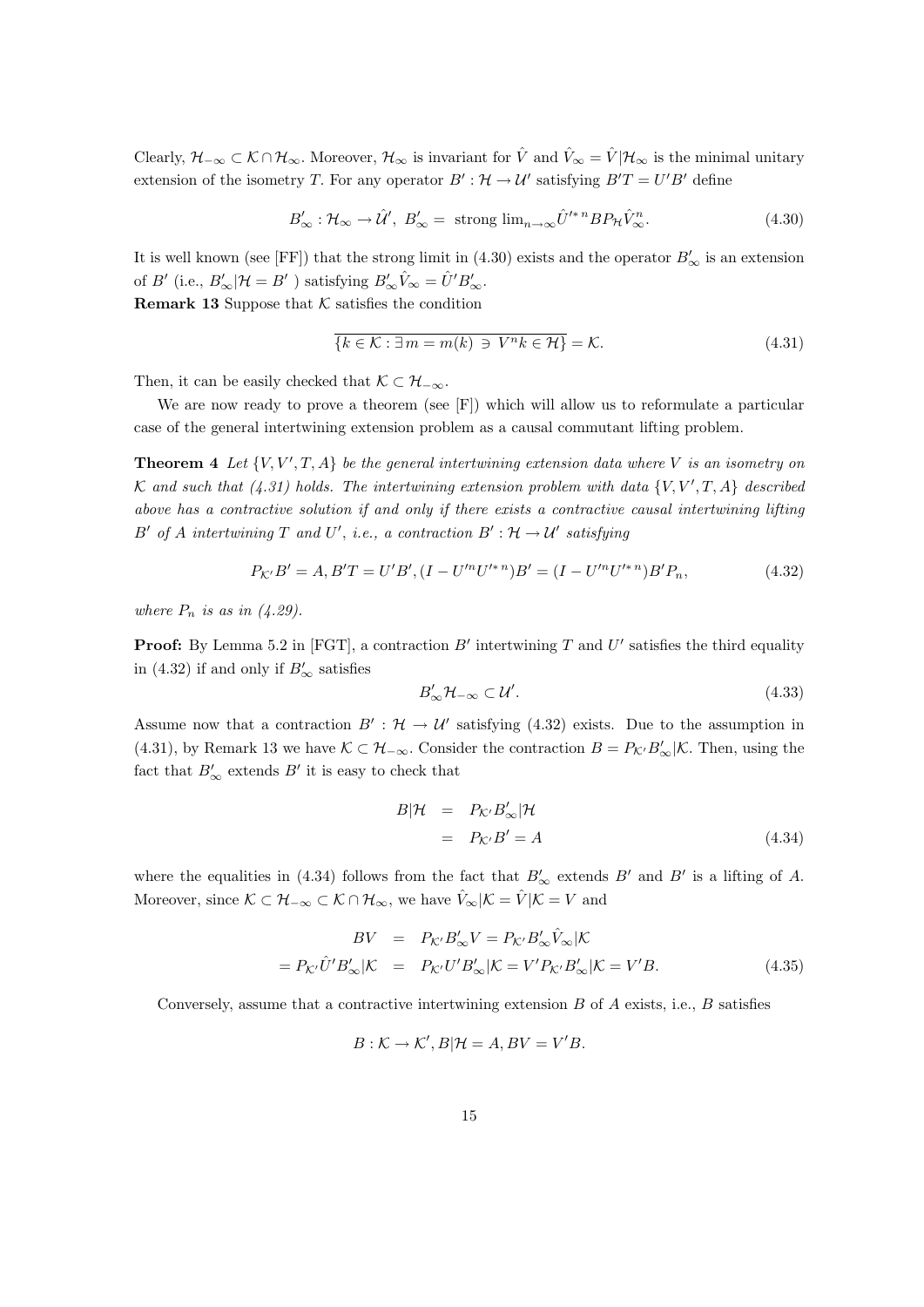Since  $U'$  is the minimal isometric dilation of  $V'$ , applying the Sz.-Nagy–Foias commutant lifting theorem, there exists a contraction  $B'_1$  satisfying

$$
P_{\mathcal{K}'}B_1' = B, B_1'V = U'B_1'.
$$

Define  $B' = B_1' | \mathcal{H}$ . Clearly,  $B'$  satisfies

$$
B'T = U'B', P_{\mathcal{K}'}B' = A.
$$

We will now show that  $B'$  is also causal. To that end, recall that the range of  $P_n$  is orthogonal to  $\mathcal{H}_n = V^n \mathcal{K} \cap \mathcal{H}$ . We only need to verify the third equality in (4.32), or equivalently  $B' \mathcal{H}_n \subset \text{Ran } U'^n$ . This immediately follows from the definition of the contraction  $B'$ , the space  $\mathcal{H}_n$  and the intertwining relation  $B_1'V = U'B_1'$ . This finishes the proof of the theorem.

We will now show that the general intertwining lifting problem can be regarded as a causal commutant lifting problem. To do this we will need the following proposition.

**Proposition 4** Let  $\{V, V', T', A\}$  be an intertwining lifting data where V and V' acts on spaces K and K',  $\mathcal{H}' \subset \mathcal{K}'$  is an invariant subspace of  $V'^*$  and  $T'^* = V'^*|\mathcal{H}'$ . Assume moreover that  $V^n = 0$ for some  $n \in \mathbb{N}$  and V' is the  $n \times n$  upper-triangular canonical block Jordan operator, i.e., V' on  $\mathcal{K}' = \bigoplus^n$  $i=1$  $\mathcal E$  is the operator defined by

$$
V'(e_1 \oplus e_2 \oplus \cdots e_n) = e_2 \oplus e_3 \oplus \cdots \oplus e_{n-1} \oplus 0.
$$

Let  $\hat{V}'$  on  $\hat{\mathcal{K}}' = \bigoplus^{\infty}$  $i=1$  $\mathcal{E} = \mathcal{K}' \oplus (\begin{array}{c} \infty \\ \bigoplus \end{array})$  $i=n+1$  $\mathcal{E}$ ) be the backward shift, i.e.,  $\hat{V}'(e_1 \oplus e_2 \oplus \cdots) = e_2 \oplus e_3 \oplus \cdots$ 

Define

$$
\hat{\mathcal{H}}' = \mathcal{H}' + (\hat{\mathcal{K}}' \ominus \mathcal{K}') \text{ and } \hat{T}' = P_{\hat{\mathcal{H}}'} \hat{V}' |\hat{\mathcal{H}}'. \tag{4.36}
$$

Then,  $\{V, \hat{V}', \hat{T}', A\}$  constitutes a lifting data and moreover, the data  $\{V, V', T', A\}$  has a contractive intertwining lifting if and only if the data  $\{\hat{V}', V, \hat{T}', A\}$  has a contractive intertwining lifting as well. Furthermore,  $\hat{\mathcal{K}}'$  satisfies

$$
\hat{\mathcal{K}}' = \{k' \in \hat{\mathcal{K}}' : \exists \, m = m(k') \text{ such that } \hat{V}'^{*m}k' \in \hat{\mathcal{H}}'\}.
$$
\n(4.37)

**Proof:** In (4.36) the sum is actually an orthogonal sum and since  $\hat{V}^{\prime *n}\hat{K}^{\prime} \subset (\hat{K}^{\prime}\ominus K^{\prime})$ , clearly (4.37) is satisfied. Also, since  $\mathcal{H}' \subset \mathcal{K}'$  is invariant to  $V'$ <sup>\*</sup>, it is easy to see that  $\mathcal{H}'$  is invariant to  $\hat{V}'^*$ . Moreover, using the fact that  $AV = T'A = P_{\mathcal{H}'}V'A$  and  $P_{\hat{\mathcal{H}}'}|\mathcal{K}' = P_{\mathcal{H}'}|\mathcal{K}'$  one can verify that  $AV = P_{\hat{\mathcal{H}}'} \hat{V}'A = \hat{T}'A$ . Thus,  $\{\{\hat{V}', V, \hat{T}', A\}$  constitutes an intertwining lifting data.

It is now easy to check that the intertwining lifting problem with data  $\{V, V', T', A\}$  has a solution if and only if the data  $\{\hat{V}', V, \hat{T}', A\}$  has a solution. Indeed, if B solves the intertwining lifting problem with data  $\{V, V', T', A\}$  then since  $\hat{V}' | \mathcal{K}' = V'$ , the contraction  $\hat{B} = B$  also solves the intertwining lifting problem with data  $\{\hat{V}', V, \hat{T}', A\}$ . Conversely, if  $\hat{B}$  solves  $\{\hat{V}', V, \hat{T}', A\}$ , then  $P_{\mathcal{K}'}\hat{B}$  solves  $\{V, V', T', A\}$ . This finishes the proof.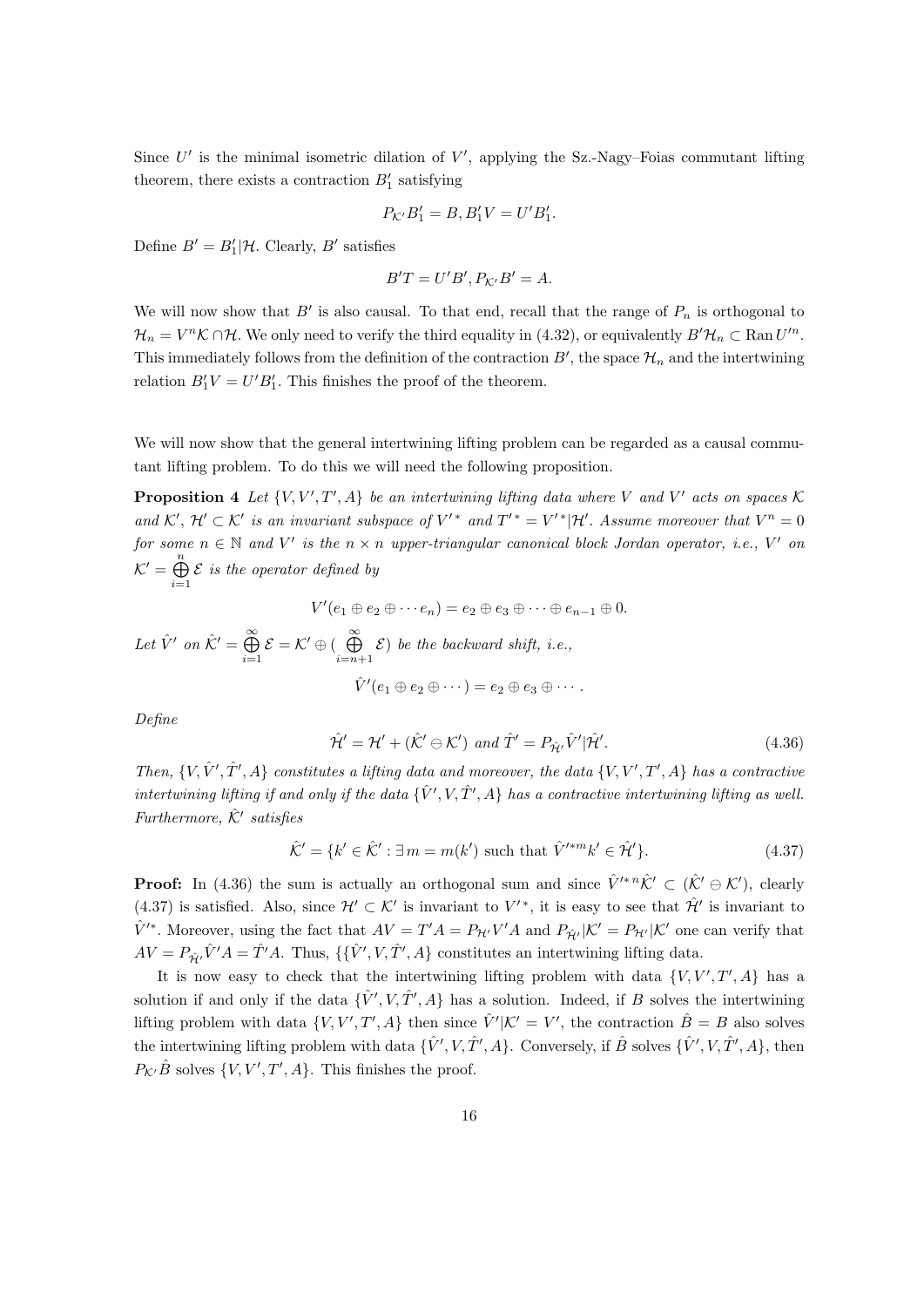The intertwining lifting problem with data  $\{V, V', T', A\}$  satisfying the conditions of Proposition 4 can be regarded as a intertwining extension problem with data  $\{V^{\prime*}, V^*, T^{\prime*}, A^*\}$  and by (4.37) the operator  $V^*$  is an isometry on which satisfies condition (4.31). By Theorem 4, this extension problem can thus be reformulated as a causal commutant lifting problem.

#### 5 Commutant Lifting for Nilpotent Operators

As we have seen before, in view of Theorem 3, the general intertwining lifting problem is reduced to a case where the lifting data  $\{V, V', T', A\}$  has the property that V is nilpotent (say of order n) and V' is the  $n \times n$  canonical block Jordan operator. Our next result shows that in case V is also unitarily equivalent to  $n \times n$  canonical block Jordan operator, then the lifting problem above has a solution, i.e., there exists a contractive intertwining lifting  $B$  of  $A$ . This can be regarded as a "finite block" version of the commutant lifting theorem. Before stating the result, we remark that the  $n \times n$ upper-triangular block Jordan operator is unitarily equivalent to the  $n \times n$  lower-triangular block Jordan operator.

**Theorem 5** Let V on  $\mathcal{K} = \mathcal{E} \oplus \cdots \oplus \mathcal{E}$  $\overbrace{n}$ denote the  $n \times n$  upper-triangular canonical block Jordan operator on K and let V' on K' be a nilpotent contraction of order n, that is,  $V^{n} = 0$ . In this case, any lifting problem  $\{V, V', T', A\}$  has a solution.

**Proof:** Recall that in our set up, the space  $K' \ominus H'$  is invariant to  $V'^*$  and  $T' = P_{H'}V'|\mathcal{H}'$ . We are given a contraction A satisfying  $AV = P_{H'}V'A = T'A$  and we want to find a contraction  $B: K \to K'$ such that

$$
BV = V'B, P_{\mathcal{H}'}B = A.
$$

Let  $\hat{V}$  on  $\hat{\mathcal{K}}$  and  $\hat{V'}$  on  $\hat{\mathcal{K}}'$  be the Sz.-Nagy - Schaffer minimal isometric dilations of V and V' respectively. Recall that the minimal isometric dilation  $\hat{V}$  and  $\hat{V}'$  satisfy

$$
VP_{\mathcal{K}} = P_{\mathcal{K}}\hat{V}, \quad V'P_{\mathcal{K}'} = P_{\mathcal{K}'}\hat{V'}.
$$
\n
$$
(5.38)
$$

Define the contraction  $\hat{A} : \hat{\mathcal{K}} \to \mathcal{H}'$  by

$$
\hat{A} = AP_{\mathcal{K}}.
$$

Then,

$$
P_{\mathcal{H}'}\hat{V}'\hat{A} = P_{\mathcal{H}'}\hat{V}'AP_{\hat{\mathcal{K}}} = P_{\mathcal{H}'}P_{\hat{\mathcal{K}}'}\hat{V}'AP_{\hat{\mathcal{K}}} = P_{\mathcal{H}'}V'AP_{\mathcal{K}} = AVP_{\mathcal{K}} = \hat{A}\hat{V}.
$$
(5.39)

Note that since V' is a lifting of T' and  $\hat{V'}$  is a lifting of V', it follows that  $\hat{V'}$  is a lifting of T'. In other words, we have a new lifting data  $(\hat{A}, \hat{V}, \hat{V'}, T')$ . Since  $\hat{V'}$  is an isometric lifting of  $T'$ , by the commutant lifting theorem, there exists a contraction  $\hat{B}$  for this lifting data, i.e.,

$$
\hat{B}\hat{V} = \hat{V}'\hat{B}, \ P_{\mathcal{H}'}\hat{B} = \hat{A}.
$$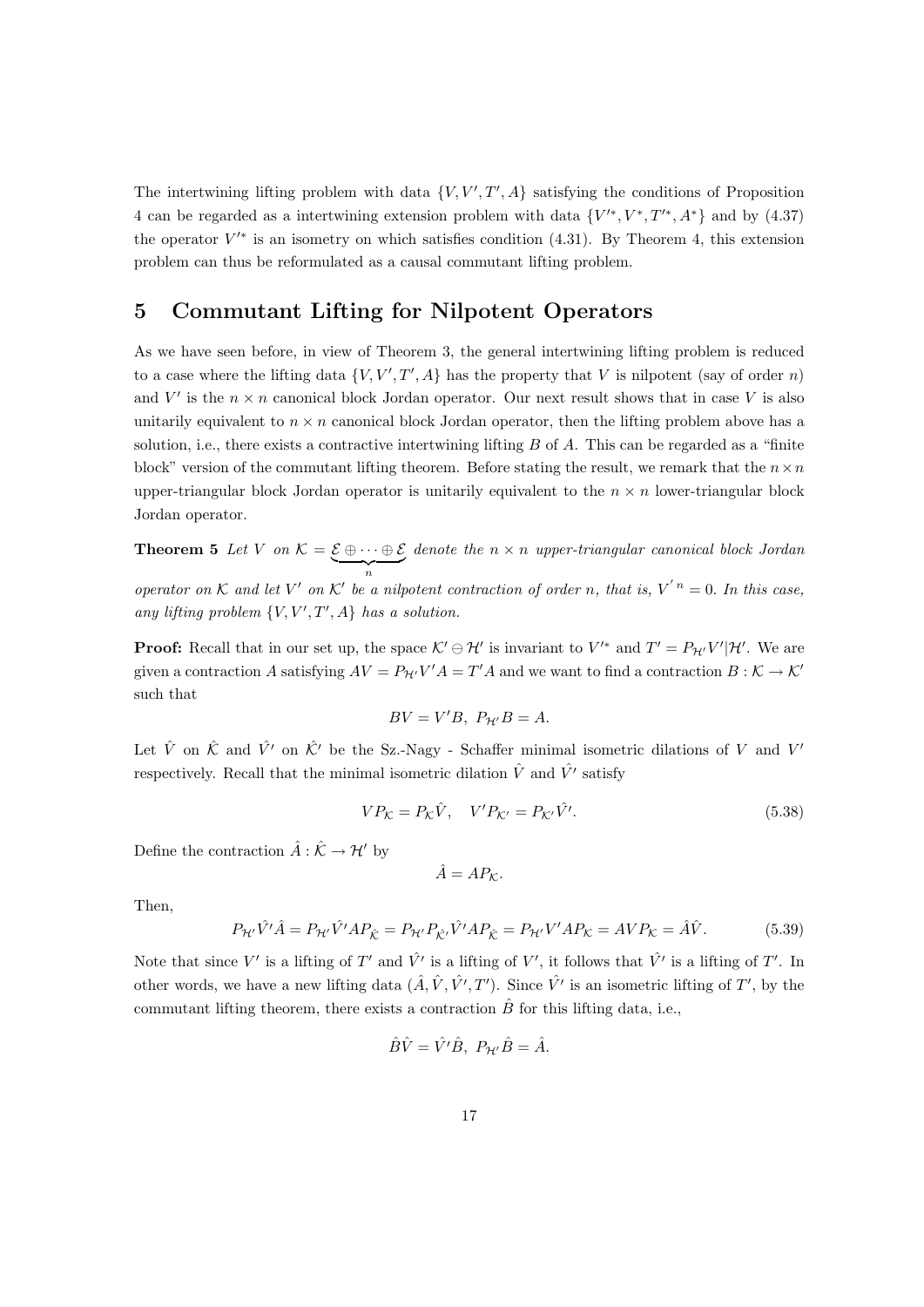Now define the contraction  $B = P_{K'}\hat{B}|\mathcal{K}$  and note that

$$
P_{\mathcal{H}'}B = P_{\mathcal{H}'}\hat{B}|\mathcal{K} = \hat{A}|\mathcal{K} = A.
$$

Since V is canonical Jordan operator and V' satisfies  $V'^n = 0$ , we can check (for instance, by using the Sz.-Nagy-Schaeffer construction of the minimal isometric dilation) that

$$
\hat{V}^n(\hat{\mathcal{K}} \ominus \mathcal{K}) = \hat{\mathcal{K}} \ominus \mathcal{K}, \quad \text{and} \quad \hat{V'}^n(\hat{\mathcal{K}'} \ominus \mathcal{K}') \subset \hat{\mathcal{K}'} \ominus \mathcal{K}'.
$$

Now since  $\hat{B}\hat{V} = \hat{V}'\hat{B}$ , the above observation implies the relation

$$
\hat{B}(\hat{\mathcal{K}} \ominus \mathcal{K}) \subset \hat{\mathcal{K}}' \ominus \mathcal{K}'.
$$

Therefore,  $\hat{B}$  satisfies

$$
P_{\mathcal{K}'}\hat{B} = P_{\mathcal{K}'}\hat{B}P_{\mathcal{K}} = BP_{\mathcal{K}}.\tag{5.40}
$$

Consequently,

$$
V'B = V'P_{\mathcal{K}'}\hat{B}|\mathcal{K} = P_{\mathcal{K}'}\hat{V'}\hat{B}|\mathcal{K} = P_{\mathcal{K}'}\hat{B}\hat{V}|\mathcal{K} = BP_{\mathcal{K}}\hat{V}|\mathcal{K} = BV,
$$

where we have used  $(5.38)$  and  $(5.40)$ . Thus, B is a contractive intertwining lifting for the lifting data  $\{V, V', T', A\}$ . This concludes the proof of the theorem.

Below, we also show the converse of the theorem. To be precise, let  $V$  be a nilpotent contraction of order n, that is,  $V^n = 0$  and let V' be the canonical block Jordan operator. Then, as mentioned before, with respect to the decomposition  $\mathcal{K} = \mathcal{E}_1 \oplus \cdots \oplus \mathcal{E}_n$ ,  $\mathcal{E}_i = \mathcal{K}_i \ominus \mathcal{K}_{i-1}$ ,  $(i = 1, \dots, n)$ , the matrix of V is strictly upper-triangular. Moreover,  $\mathcal{K}' = \mathcal{E}' \oplus \cdots \oplus \mathcal{E}'$  $\overbrace{n}$ and the operator  $V' =$ 

 $((V'_{ij}))$ ,  $V'_{ij} = \delta_{i+1,j}I$  where I denotes identity on  $\mathcal{E}'$  and  $\delta_{m,n}$  is the Kronecker delta.

**Theorem 6** Let V be a nilpotent contraction of order n and V' be the  $n \times n$  upper-triangular canonical block Jordan operator as described in the preceding paragraph. If for all  $T'$  and  $A$ , such that  $\{V, V', T', A\}$  constitutes a lifting data, there exists a contractive intertwining lifting, then V is unitarily equivalent to a canonical Jordan operator.

**Proof:** It is enough to show that the contraction  $V = ((V_{ij}))$  satisfies

$$
V_{ij} = \delta_{i+1,j} V_i, V_i : \mathcal{E}_{i+1} \to \mathcal{E}_i \text{ are unitary } (i = 1, \cdots, n-1). \tag{5.41}
$$

The proof will be by induction. Let  $1 \le m \le n-1$ . In case  $m < n-1$ , assume that we have proven that (5.41) holds for  $i \in \{m+1, \dots, n-1\}$ . In this case,  $V_{i(i+1)}$  is unitary for  $i \in \{m+1, \dots, n-1\}$ . Since V is a contraction, it immediately follows that for each  $i \in \{m+1, \dots, n-1\}$ ,  $V_{l(i+1)} = 0$ ,  $l =$  $1, 2, \dots, n$  such that  $l \neq i$ . Using a unitary equivalence, without loss of generality, we may assume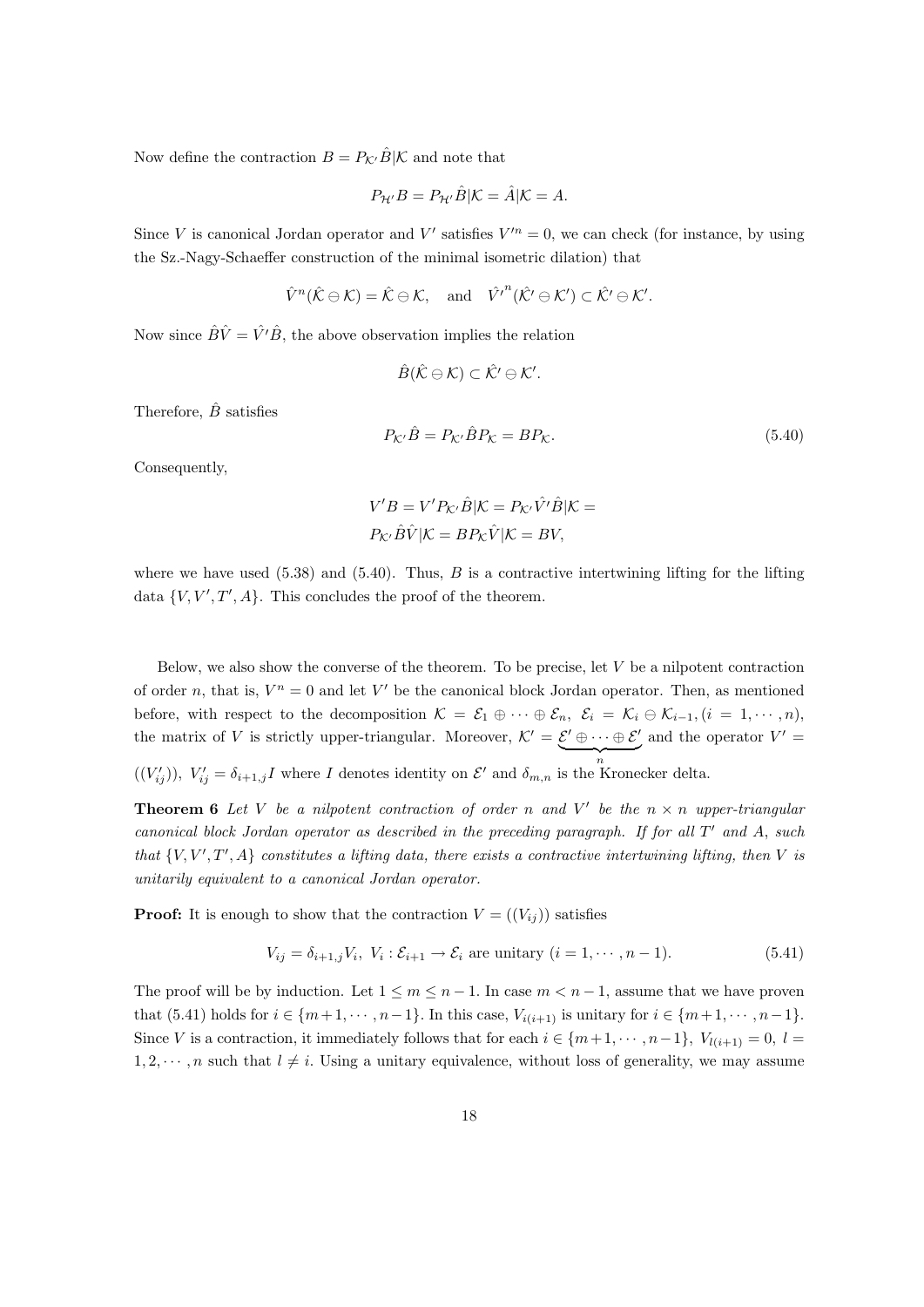that  $\mathcal{E}_i = \mathcal{E}, V_{i(i+1)} = I, i \in \{m+1, \dots, n-1\}.$  To do the inductive step, we need to show that  $V_{m(m+1)}$  is unitary.

First we show that  $V_{m(m+1)}$ :  $\mathcal{E}_{m+1}(=\mathcal{E}) \to \mathcal{E}_m$  is an isometry. Assume that it is not. Then there exists a vector  $\tilde{e} \in \mathcal{E}_{m+1}$  such that  $D_{V_{m(m+1)}} e \neq 0$ . Let  $\tilde{A} : \mathcal{E}_{m+1} \to \mathcal{E}'$  be any contraction satisfying  $\|\tilde{A}D_{V_{m(m+1)}}\tilde{e}\| = \|D_{V_{m(m+1)}}\tilde{e}\|$ . Let  $\mathcal{H}' = \mathcal{K}' \ominus \mathcal{K}'_m$  and note that  $\mathcal{H}'$  is clearly invariant to  $V'^*$ . Let  $T' = P_{\mathcal{H}'} V' | \mathcal{H}'$  and let A be the block diagonal operator  $A = \tilde{A}_1 \oplus \cdots \oplus \tilde{A}_n$  where

$$
\tilde{A}_i = \begin{cases} 0, & i \le m \\ \tilde{A}, & m+1 \le i \le n \end{cases}
$$

Using the definition of the spaces and operators, it is now a simple computation to check that  $AV = P_{\mathcal{H}'} V' A$ .

We claim that the intertwining lifting problem with data  $\{V, V', T', A\}$  has no contractive intertwining lifting  $B$ . To show this, assume by way of contradiction that  $B$  is a contractive intertwining lifting of A. Recall that in our set up

$$
\mathcal{K}_m = \text{ker } V^m = \mathcal{E}_1 \oplus \cdots \oplus \mathcal{E}_m \text{ and } \mathcal{K}'_m = \text{ker } V^{'\,m} = \underbrace{\mathcal{E}' \oplus \cdots \mathcal{E}'}_{m \text{ times}} \text{ and } \mathcal{H}' = \mathcal{K}' \oplus \mathcal{K}'_m.
$$

Then since  $P_{\mathcal{H}'}B = A$  with respect to the decomposition  $\mathcal{K} = \mathcal{K}_m \oplus (\mathcal{K} \ominus \mathcal{K}_m)$  and  $\mathcal{K}' = \mathcal{K}'_m \oplus \mathcal{H}'$  the contraction B has a block diagonal representation given by  $B = \begin{bmatrix} \Gamma_{11} & \Gamma_{12} \\ 0 & 0 \end{bmatrix}$  $0 \quad A$  $\big]$ . Let *e* be the vector in  $\mathcal{K} = \mathcal{E}_1 \oplus \cdots \oplus \mathcal{E}_n$  defined by  $e = (0, \dots, 0, D_{V_{m(m+1)}}\tilde{e}, 0, \dots, \tilde{0})$  and let  $Q_i^j$ ,  $i = 1, \dots, n$  be the  $(m+1)-th$ 

projection on *i*-th component in K'. Then  $Q_i'V'Be = (0, \dots, 0, \tilde{A}D_{V_{m(m+1)}}\tilde{e})$  ${m-th}$  $(0, 0, \dots, 0)$ . On the other

hand, recall that by the induction hypothesis,  $i \in \{m+1, \dots, n-1\}$ ,  $V_{l(i+1)} = 0$ ,  $l = 1, \dots, i-1$  and moreover, as mentioned before, without of loss of generality, we are working under the assumption that  $\mathcal{E}_{i+1} = \mathcal{E}, V_{i(i+1)} = I, i \in \{m+1, \cdots, n-1\}.$  So,  $Ve = (0, \cdots, 0, V_{m(m+1)}D_{V_{m(m+1)}}\tilde{e})$  ${m-th}$  $(0, 0, \cdots, 0).$ 

Comparing components in the relation  $BV = V'B$  we get

$$
CV_{m(m+1)}D_{V_{m(m+1)}}\tilde{e} = \tilde{A}D_{V_{m(m+1)}}\tilde{e}
$$
\n(5.42)

where the contraction C is an entry of B. Recall that by construction of  $\tilde{A}$  we have

$$
\|\tilde{A}D_{V_{m(m+1)}}\tilde{e}\| = \|D_{V_{m(m+1)}}\tilde{e}\|
$$
  
=  $||U_{m(m+1)}D_{V_{m(m+1)}}\tilde{e}|| \le ||V_{m(m+1)}D_{V_{m(m+1)}}\tilde{e}|| < ||D_{V_{m(m+1)}}\tilde{e}||$  (5.43)

where the last inequality is strict, since for any contraction T, if  $D_{T}h \neq 0$  for some vector h then  $||TD_{Th}|| < ||D_{Th}||$ . The contradiction in (5.43) came from the assumption that there exists a vector  $\tilde{e}$  such that  $D_{V_{m(m+1)}}\tilde{e}\neq 0$ . This forces  $V_{m(m+1)}$  to be an isometry and since V is a contraction, this automatically implies that  $V_{l(m+1)} = 0, l = 1, \dots, m-1.$ 

In order to prove now that  $V_{m(m+1)}$  is onto, we argue once again by contradiction. Suppose that  $V_{m(m+1)}$  is not onto. Then, there exists a contraction  $\tilde{A}: \mathcal{E}_{m+1} \to \mathcal{E}'$  such that  $\tilde{A} \neq 0$  and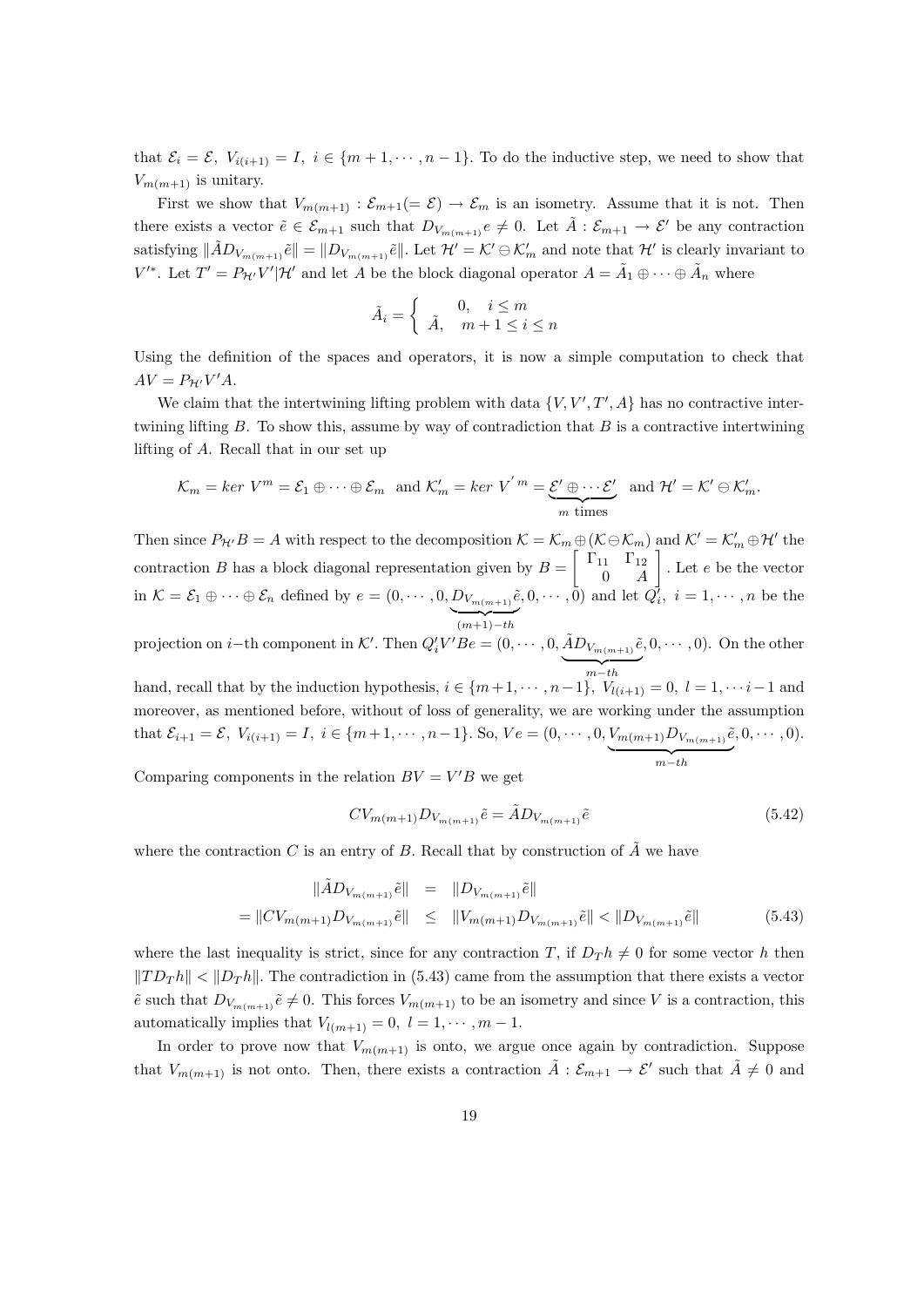$\tilde{A}V_{m(m+1)} = 0$ . Define  $A = ((A_{ij}))$  by

$$
A_{ij} = \begin{cases} \tilde{A}, i = m+1, \text{ and } j = m \\ 0 \text{ otherwise.} \end{cases}
$$

With  $\mathcal{H}' = \mathcal{K}' \oplus \mathcal{K}'_m$  it is easy to see that  $AV = 0 = P_{\mathcal{H}'} V'A$ . This A does not admit an intertwining lifting B. To see this note that, if B is a lifting of A, by the definition of  $\mathcal{H}'$ , it follows that the  $(m+1, m) - th$  block entry of B must be  $\tilde{A}$ . On the other hand, as we have seen before,  $BV = V'B$ forces B to be upper triangular. This is a contradiction since  $\tilde{A} \neq 0$ . Thus  $V_{m,m+1}$  is onto as well. This concludes the proof of the proposition.

The convenient feature of Theorem 5 is that it can be reformulated as a result concerning extension of intertwining operators instead of a result concerning its lifting. Indeed Theorem 5 has the following corollary.

**Theorem 7** Let  $\{V, V', T, A\}$  constitute an intertwining extension data where V and V' are both unitarily equivalent to the  $n \times n$  canonical block Jordan operator. Then there exists a contractive intertwining extension B of A.

**Proof:** The proof follows by noting that the intertwining extension problem can be reformulated as an intertwining lifting problem with data  $\{V^{\prime\,*}, V^{\ast}, T^{\ast}, A^{\ast}\}\$ and the operators  $V^*$  and  $V^{\prime\ast}$  are also unitarily equivalent to  $n \times n$  canonical block Jordan operator. The proof now follows by applying Theorem 5.

#### 6 Carswell-Schubert Result

We will first recall here the setup of the Carswell-Schubert result in the extension formulation. Let V and V' be isometries acting on spaces K and K' respectively and  $\mathcal{H} \subset \mathcal{K}$  invariant to V (i.e.,  $V\mathcal{H} \subset \mathcal{H}$ ). We are given a contraction  $A: \mathcal{H} \to \mathcal{K}'$  which satisfies  $AT = V'A$  where  $T = V|\mathcal{H}$ . We seek an operator  $B : \mathcal{K} \to \mathcal{K}'$  such that

$$
BV = V'B, \ B|\mathcal{H} = A \text{ and } ||B|| \le 1. \tag{6.44}
$$

To this end, we have the following theorem.

**Theorem 8** There exists an operator B as in  $(6.44)$  if and only if

$$
||(1 - V'^n V'^{n*})Ah|| \le ||(1 - V^n V^{*n})h||, \quad (h \in \mathcal{H}).
$$
\n(6.45)

We will give a proof of the sufficiency of the conditions  $(6.45)$  based on Theorem 5. The necessity of  $(6.45)$  was proven in [LeP]. We include the proof here for the sake of completeness. **Proof:** Assume that B as in (6.44) exists. Recall that for any isometry U, the projection on the range of  $U<sup>n</sup>$  is given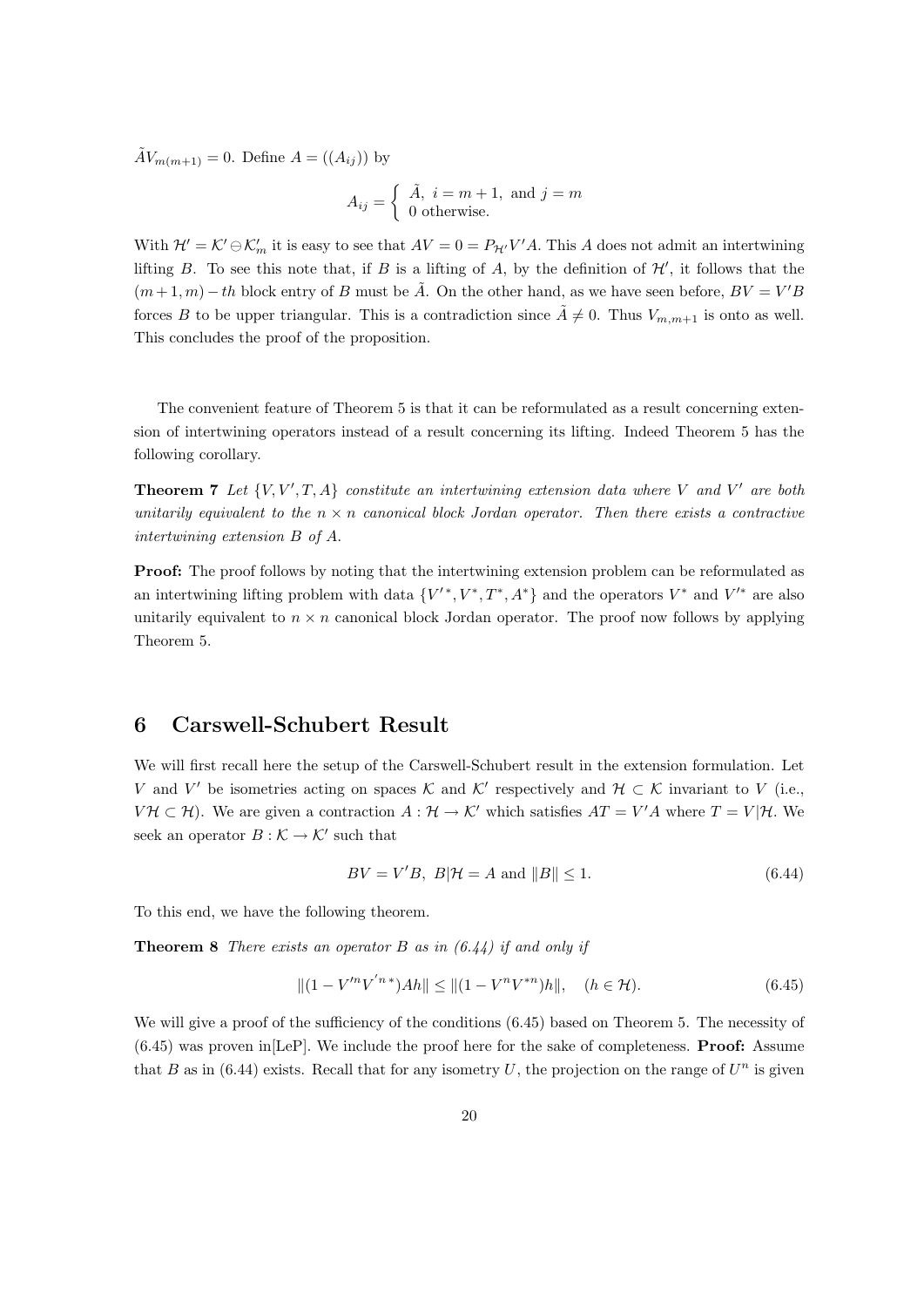by  $U^nU^{n}$  and  $I-U^nU^{n}$  is the projection on the kernel of  $U^{n}$ . Using the intertwining relation  $BV^{n}\mathcal{K} \subset V^{'n}\mathcal{K}'$ . Thus,  $V^{'n}V^{'*n}BV^{n}V^{*n} = BV^{n}V^{*n}$ , or equivalently,

$$
(I - V^{'n}V^{'*n})B = (I - V^{'n}V^{'*n})B(I - V^nV^{*n}).
$$

Consequently, using  $A = B|\mathcal{H}$  along with the above equality we have for all  $h \in \mathcal{H}$ 

$$
||(I - V^{'n}V^{'*n})Ah|| = ||(I - V^{'n}V^{'*n})B(I - V^nV^{*n})h|| \le ||(I - V^nV^{*n})h||.
$$

Conversely, assume that  $(6.45)$  holds. Using Theorem 5, we will show that there exists B as in  $(6.44)$ . Due to Remark 4, we may assume that V and V' are both unilateral (backward) shifts. Let  $\mathcal{K}_n = \ker V^{*n}, \ \mathcal{K}'_n = \ker V'^{*n}$  and  $\mathcal{H}_n = P_n\mathcal{H}$ , where  $P_n$  and  $P'_n$  denote the projections on  $\mathcal{K}_n$ and  $\mathcal{K}'_n$  respectively. Since V and V' are shifts, up to a unitary equivalence, we may assume that  $\mathcal{K}_n = \mathcal{E} \oplus \cdots \oplus \mathcal{E}, \ \mathcal{K}_n = \mathcal{E}' \oplus \cdots \oplus \mathcal{E}'$  where  $\mathcal{E} = \ker V, \ \mathcal{E}' = \ker V'$ . Now define the operators  $V_n$  on  ${\mathcal K}_n, V'_n$  on  ${\mathcal K}'_n$  and  $A_n: {\mathcal H}_n \to {\mathcal K}'_n$  by

$$
V_n=P_nV|\mathcal{K}_n, V_n'=P_n'V'|\mathcal{K}_n'.
$$

Clearly,  $V_n$  and  $V'_n$  are canonical block Jordan operators, i.e.,

$$
V_n(e_0\oplus\cdots\oplus e_n)=0\oplus e_0\oplus\cdots\oplus e_{n-1},\ V'_n(e'_0\oplus\cdots\oplus e'_n)=0\oplus e'_0\oplus\cdots\oplus e'_{n-1}.
$$

Moreover, since  $\mathcal{K}_n = \ker V^{*n}$  and  $\mathcal{K}'_n = \ker V'^{*n}$  are invariant to  $V^*$  and  $V'^*$  respectively and  $\mathcal{H}$ is invariant to  $V$ , it readily follows that

$$
P_n V = V_n P_n, P'_n V'_n = V'_n P'_n \text{ and } V_n \mathcal{H}_n \subset \mathcal{H}_n \quad (n \ge 1).
$$
 (6.46)

Assuming (6.45) holds and recalling  $P_n = I - V^n V^{*n}$ ,  $P'_n = I - V' {^n}V' {^*}^n$ , we see that there exists contractions  $A_n$  satisfying

$$
A_n: \mathcal{H}_n \to \mathcal{K}'_n, \ A_n P_n | \mathcal{H} = P'_n A, \ (n \ge 1).
$$
\n
$$
(6.47)
$$

Let  $h \in \mathcal{H}$ . Then, using (6.46) and (6.47),

$$
A_n V_n P_n h = A_n P_n V h = A_n P_n T h = P'_n A T h =
$$
  

$$
P'_n V' A h = V'_n P'_n A h = V'_n A_n P_n h,
$$

which implies that  $A_n V_n | \mathcal{H}_n = V'_n A_n$  for all  $n \geq 1$ . By Theorem 7, there exist contractions  $B_n$ :  $\mathcal{K}_n \to \mathcal{K}'_n$  satisfying

$$
B_n V_n = V'_n B_n, \ B_n | \mathcal{H}_n = A_n \qquad (n \ge 1).
$$
 (6.48)

Define  $B : \mathcal{K} \to \mathcal{K}'$  by

$$
(Bk, k') = LIM_{n \to \infty}(B_n P_n k, k')
$$

where, LIM denotes a generalized Banach limit on  $\ell^{\infty}$ . Clearly, since  $||B_n|| \leq 1$  for all  $n \geq 1$ , we have  $||B|| \leq 1$ . Note that from (6.47) and (6.48), for  $h \in \mathcal{H}$  and  $k' \in \mathcal{K}'$ 

$$
(Bh, k') = LIM_{n \to \infty}(B_n P_n h, k') = LIM_{n \to \infty}(A_n P_n h, k') =
$$
  

$$
LIM_{n \to \infty}(P'_n A h, k') = LIM_{n \to \infty}(A h, P'_n k') = LIM_{n \to \infty}(A h, k'),
$$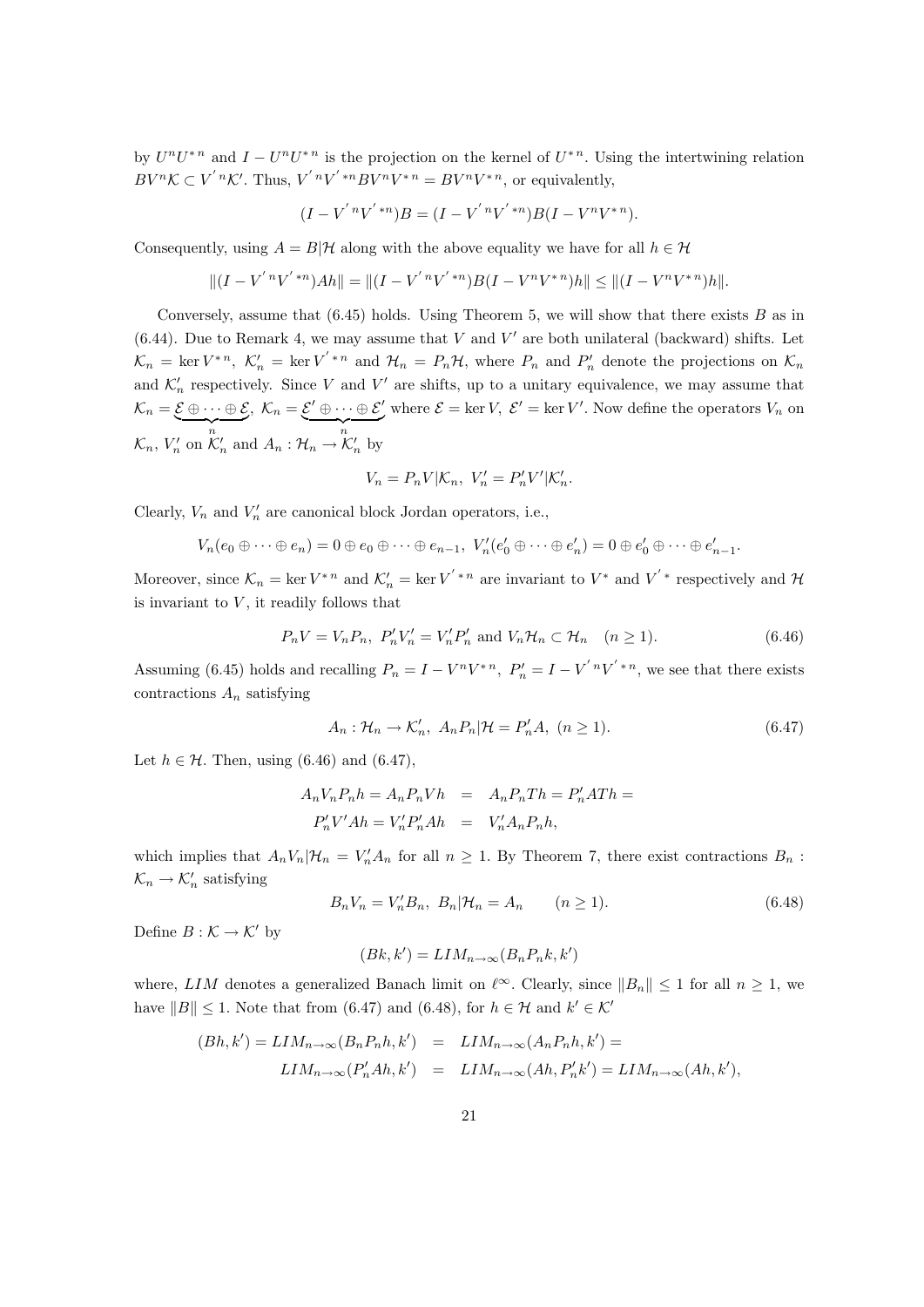where the last equality is obtained by noting that  $P'_n \to I$  strongly.

Finally, using (6.46) and (6.48) and recalling once again  $P_n \to I$  strongly, for  $k \in \mathcal{K}$  and  $k' \in \mathcal{K}'$ we have

$$
(BVk - V'Bk, k') =
$$
  
=  $(BVk, k') - (Bk, V' * k') = LIM [(B_nP_nVk, k') - (B_nP_nk, V' * k')] =$   

$$
LIM [(B_nV_nP_nk, k') - (B_nP_nk, V' * P'_nk')] + LIM (B_nP_nk, V' * (P'_n - I)k') =
$$
  

$$
LIM ((B_nV_n - V'_nB_n)P_nk, k') = 0,
$$

which shows that  $BV = V'B$ . This finishes the proof of the theorem.

### References

- [Ag] Agler, J. Nevanlinna-Pick interpolation on Sopbolev spaces, Proc. Amer. Math. Soc. 108 (1990), 341 - 351.
- [AgM] Agler, J. and McCarthy J. E. Pick Interpolation and Hilbert Function Spaces, American Mathematical Society, Providence, Rhode Island.
- [Arv] Arveson, W. Interpolation problems in nest algebras, *J. Funct. Anal.* **20** (1975), 208 233.
- [CaS] Carswell, J. G. W. and Schubert, C. F. Lifting of operators that commute with shifts, Michigan Math. Journal, 22 (1975), 65-69.
- [Ce] Ceausescu, Z. Lifting of a contraction intertwining two isometries, Michigan Math. J., 22 1975, 65-69.
- [Con] Conway, J. B. A course in functional analysis, Second Edition, GTM, Springer Verlag (1990).
- [F1] Foias, C. On the extension of intertwining operators, Contemporary Mathematics, vol. 189, American Mathematical Society, 1995, 227-235.
- [F] Foias, C. The general commutant extension problem, NAW, 43 47, 2001.
- [FF] Foias, C., Frazho, A. E. The commutant lifting approach to interpolation problems, Operator Theory: Advances and Applications 44, Birkhäuser Verlag, Basel, 1990.
- [FFGK] Foias, C., Frazho, A. E., Gohberg, I. and Kaashoek, M. A. Metric Constrined Interpolation, Commutant Lifting and Systems, Operator Theory: Advances and Applications 100, Birkhäuser Verlag, Basel, 1998.
- [FT] Foias, C. and Tannenbaum, A. Causality in commutant lifting theory, Journal of Functional Analysis, vol. 118, (1993), 407 - 441.